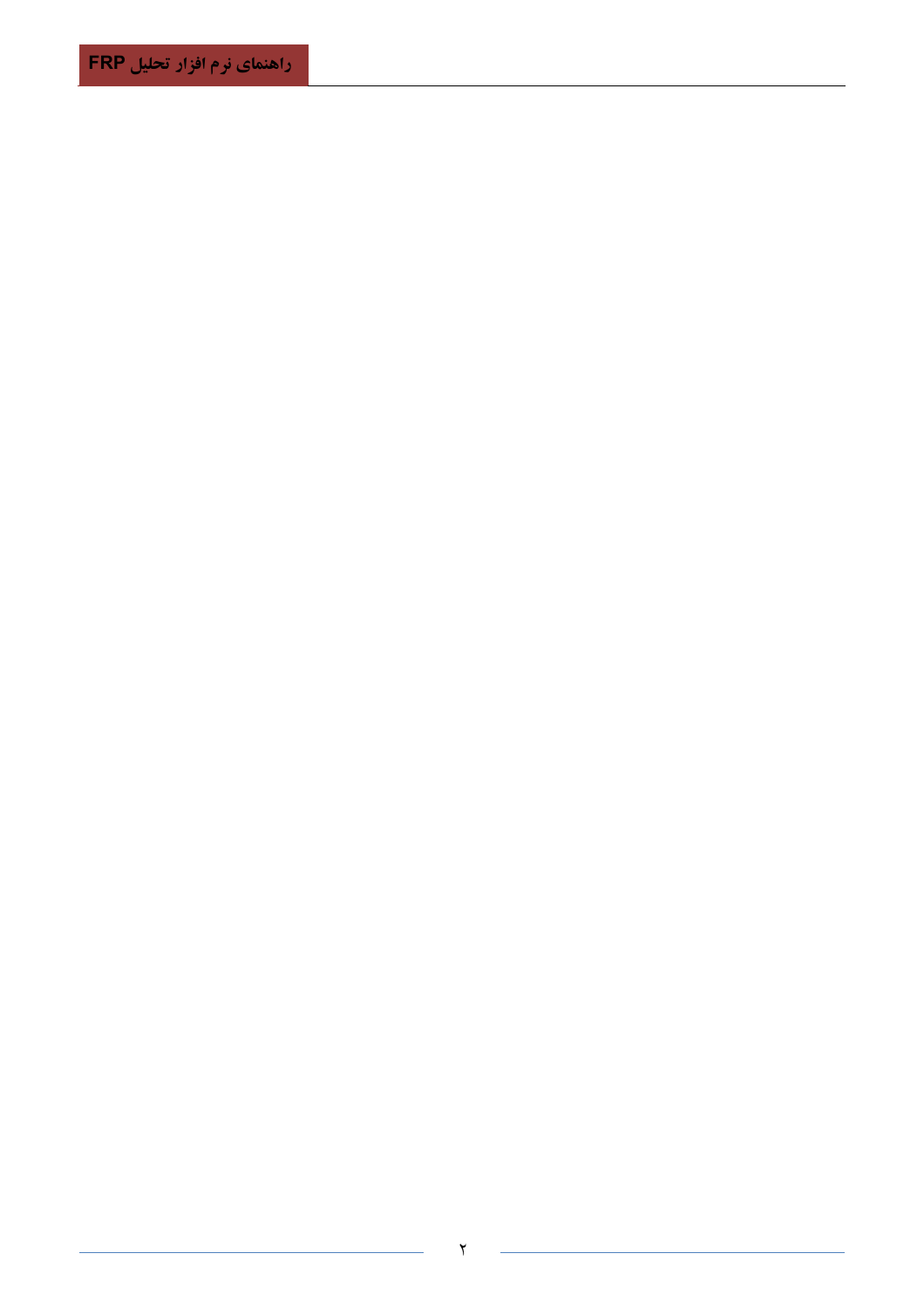راهنمای نرم افزار تحليل FRP

# **TAHLIL FRP USER REFERENCE MANUAL**

کلیه حقوق مادی و معنوی نرم افزار تحلیل FRP در اختیار گروه نرم افزاری تحلیل پایدار به مدیریت مهندس یدالله محمّدی می باشد و هرگونه کیی برداری، تغییر یا اقتباس از این نرم افزار بدون مجوز از ناشــر بر خــلاف قــانون حــق مالکیــت معنــوی در جمهــوری اسلامی ایران بوده و موجب پیگرد قانونی متخلفین می گردد.



 $\blacktriangleleft$ 

@TahlilPaydar

كانال تلگرام:

آدرس سايت:

بهار ۹۹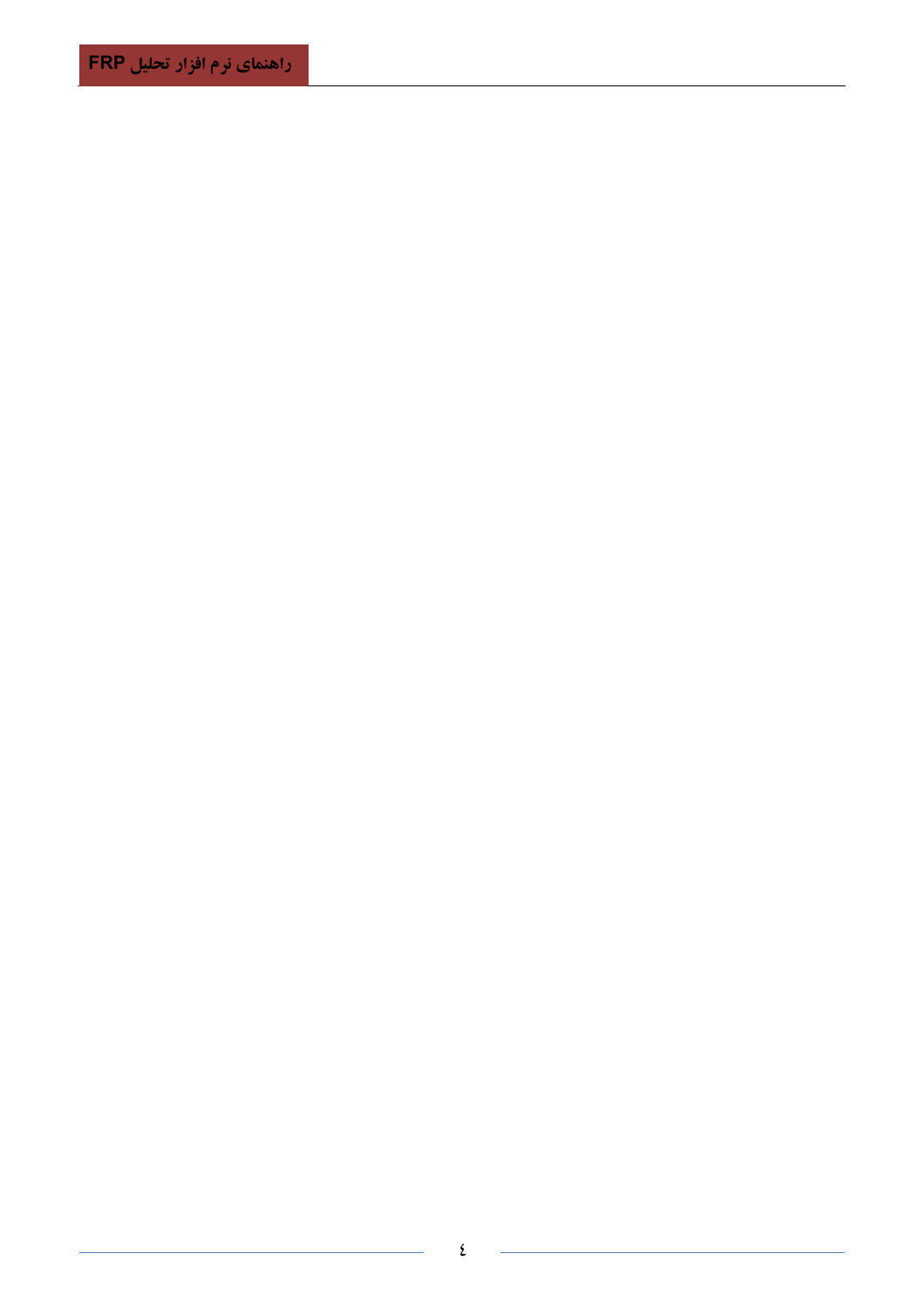بەنام خدا

#### مقدمه

یکی از مباحث مهم در حوزه سازه مبحث مقاوم سازی و بهسازی لرزه ای می باشد که این مسئله به دلایل اشتباهات در مراحل طراحی و اجرا ، تغییر کاربری سازه، تغییرات آیین نامه و یا ایراد در مصالح مصرفی ایجاد می گردد. یکی از روشهای مقاوم سازی در حوزه سازه های بتنی، روش مقاوم سازی با الیافFRP می باشد. با توجه به پیچیدگی و وقت گیر بودن و یک چرخه کنسل کننده در محاسبات مقاوم سازی با FRP نیاز به نرم افزارهای کامپیوتری ضروری می باشد. لذا در راستای خدمت به جامعه مهندسین سازه و کمک به دستیابی همکاران عزیز به روشهای دقیق و سریع محاسبات مقاوم سازی سازه های بتنی، این بار نرمافزار **تح***لیل FRP* به شما عزیزان تقدیم می گردد.

برنامه قحلیل FRP، یک نرمافزار محاسبات مقاوم سازی بوده که در آن محاسبات تقویت خمشی، محاسبات تقویت برشی، محاسبات تقویت نیروی محوری و محاسبات تقویت اندرکنش نیروی محوری و لنگر خمشی برای پروژههای سازه ای بتن مسلح با استفاده از مصالح FRP ارائه شده است.

نسخه اولیه نرم افزار **"تحلیل FRP "**برای اولین بار در ایران در اواخر سال ۱۳۸۷ با هدف تسریع در محاسبات ظرفیت الممان های سازه ای مقاوم سازی شده با الیاف FRP و بر اساس نشریه ۳۴۵ سازمان مدیریت و برنامه ریزی کشور "راهنمای طراحی و ضوابط اجرایی بهسازی ساختمان های بتنی موجود با استفاده از مصالح تقویتی FRP" و همچنیین آیین نامه ACI440R-2R-2002 آمریکا برنامه نویسی شد. با گذشت زمان و نظر به خلا موجود در حوزه محاسبات مقاوم سازی و با .<br>توجه به تغییرات آیین نامه های مرتبط و پیشرفت های حاصل در محاسبات FRP مخصوصا ویرایش جدید آیین نامه2017-ACl440R آمریکا، در سال ۱۳۹۷ ماجول محاسبات تقویت ترکیبی نیروی محوری-لنگر خمشی هم به برنامه اضافه گردید. نرم افزار "تحلیل FRP" دارای قفل سخت افزاری تک کاربره می باشد.

تمام تلاش برنامهنویسان و دستاندرکاران برنامه، ارائه نرم افزاری با محیط گرافیکی راحت و نتایج محاسباتی دقیق بوده که مطمئناً پیشنهادات شما مهندسین محترم در کامل تر نمودن نسخههای بعدی برنامه تاثیر بسزایی در پیشرفت کار ما خواهد داشت. شما میتوانید از طریق آدرس پست الکترونیک <mark>ymohammadi60@yahoo.com</mark> و یا کانال تلگرامی <u>QTahlilPaydar ما را از پیشنه</u>ادات و انتقادات سازنده خود بهرهمند سازید.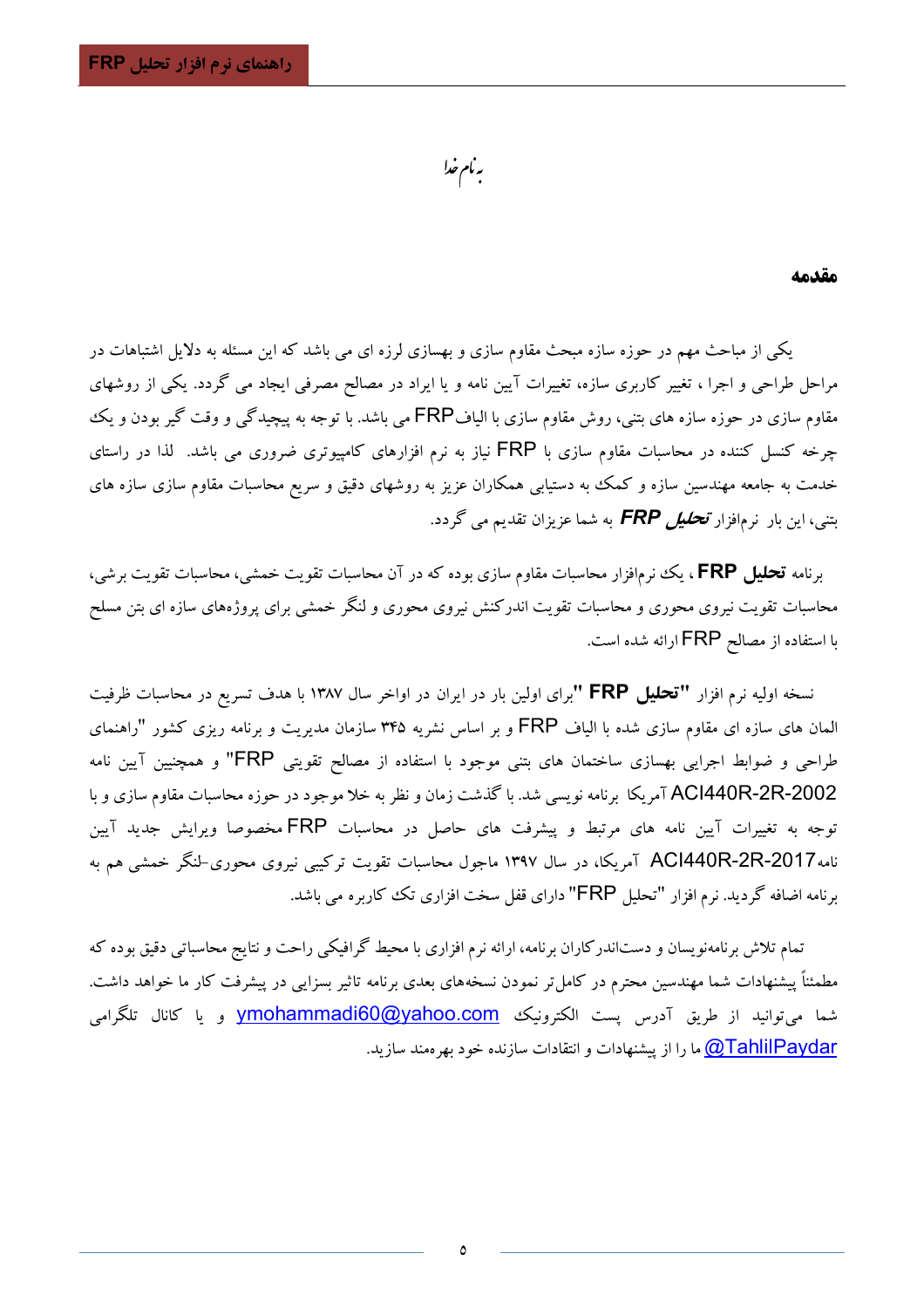# توافقنامه استفاده از نرم افزار

با توجه به پیچیدگیهای محاسبات مهندسی، این نرم افزار بر اساس فرضیات و متدهای محاسباتی و آیین نامه ای که در زمان معرفی، تحویل و نصب آن توضیح داده شده طراحی و پیاده سازی شده است. لذا این نرم افزار می بایست توسط مهندس محاسب مجرب ذیصلاح مورد استفاده قرار گیرد و طبیعتاً مسئولیت تمامی نتایج حاصله نیز کاملاً به عهده کاربر میباشد. خرید این برنامه از سوی خریدار به منزله قبول و تایید نرم افزار است و چنانچه خطای محاسباتی در برنامه وجود داشته باشد، برنامه نویس هیچ مسئولیتی از این بابت ندارد. با این وجود، برنامه نویس پس از دریافت گزارش از کاربران نسبت به رفع خطاها در مدت زمانی که برای وی میسر باشد اقدام خواهد نمود. چنانچه خطای محاسباتی ناشی از عملیات ریاضی در برنامه مشاهده کردید لطفاً موارد را از طریق آدرس ایمیل برنامه نویس اطلاع دهید تا در کوتاهترین زمان ممکن نسبت به اصلاح آن اقدام گر دد.

صاحب امتیاز ممکن است چند وقت یکبار نسبت به بروزرسانی نرم افزار و افزایش امکانات آن اقدام کند. در این صورت تهیه نسخه های جدید برنامه، دارای هزینه اضافی خواهد بود . همچنین در صورت آسیب دیدگی قفل سخت افزاری برنامه، برای جايگزيني و يا تعمير آن هزينه مربوطه از خريدار اخذ خواهد شد

هر نوع تکثیر، فروش، اجاره و بهره برداری از نرم افزار بدون مجوز کتبی صاحب امتیاز، پیگرد قانونی دارد.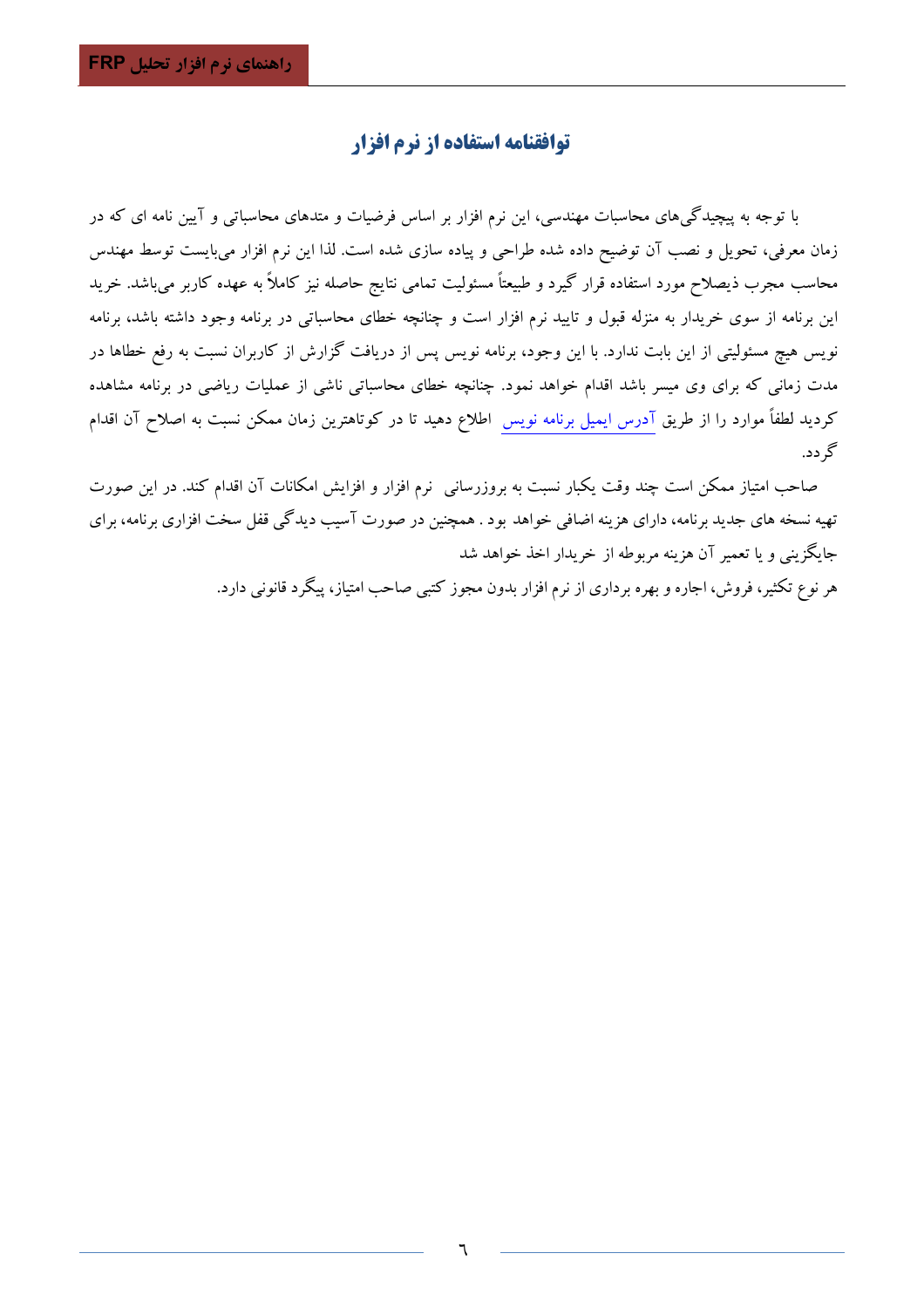# *ERP قابلیت های ذرمافزار تحلیل*

از جمله قابلیتهای این نرمافزار میتوان به موارد زیر اشاره نمود:

## **محاسبات تقويت خمشي**

- لحاظ نمودن ضوابط آيين نامه اي ACI440R-2R-2017
	- محاسبه کرنش اولیه بتن در زیر لایه FRP
		- محاسبه و کنترل کرنش فشاری بتن
			- محاسبه کرنش ورآمدن FRP
- محاسبه تنش در FRP ناشی از پدیده های خزش و خستگی
- محاسبه تنش در مبلگردهای کششی و FRP تحت بارهای نهایی
	- محاسبه کرنش در FRP تحت بارهای نهایی  $\Box$
	- خنترل تنش در فولاد و  $\sf FRP$  تحت بارهای بهره برداری  $\bullet$

#### **محاسبات تقویت برشی**

- محاسبه ظرفیت برشی مقطع بعد از تقویت
- لحاظ نمودن ضوابط آيين نامه اي ACI440R-2R-2017
	- امکان انتخاب روشهای مختلف قرارگیری FRP
		- امكان انتخاب نحوه آرايش FRP
		- امکان انتخاب مقاطع دایره ای و مستطیلی
	- کنټرل کړنش مو ټر FRP در حالات مختلف قرار گېږي
		- کنترل محدودیت های تقویت برشی

#### **محاسبات تقویت نیروی محوری و لنگرخمشی ستونها**

- لحاظ نمودن ضوابط آيين نامه اي ACI440R-2R-2017
	- امکان انتخاب مقطع دایره ای و مقطع مستطیلی
		- محاسبه نسبت حداقل محصورشدگی
	- محاسبه حداکثر کرنش فشاری در بتن محصور
- خنترل تنش در فولاد، بتن و FRP تحت بارهای بهره برداری  $\bullet$
- محاسبات اندرکنش P-M برای ستون های محصور با FRP
- ترسیم نمودار اندرکنش P-M برای ستون های محصور با FRP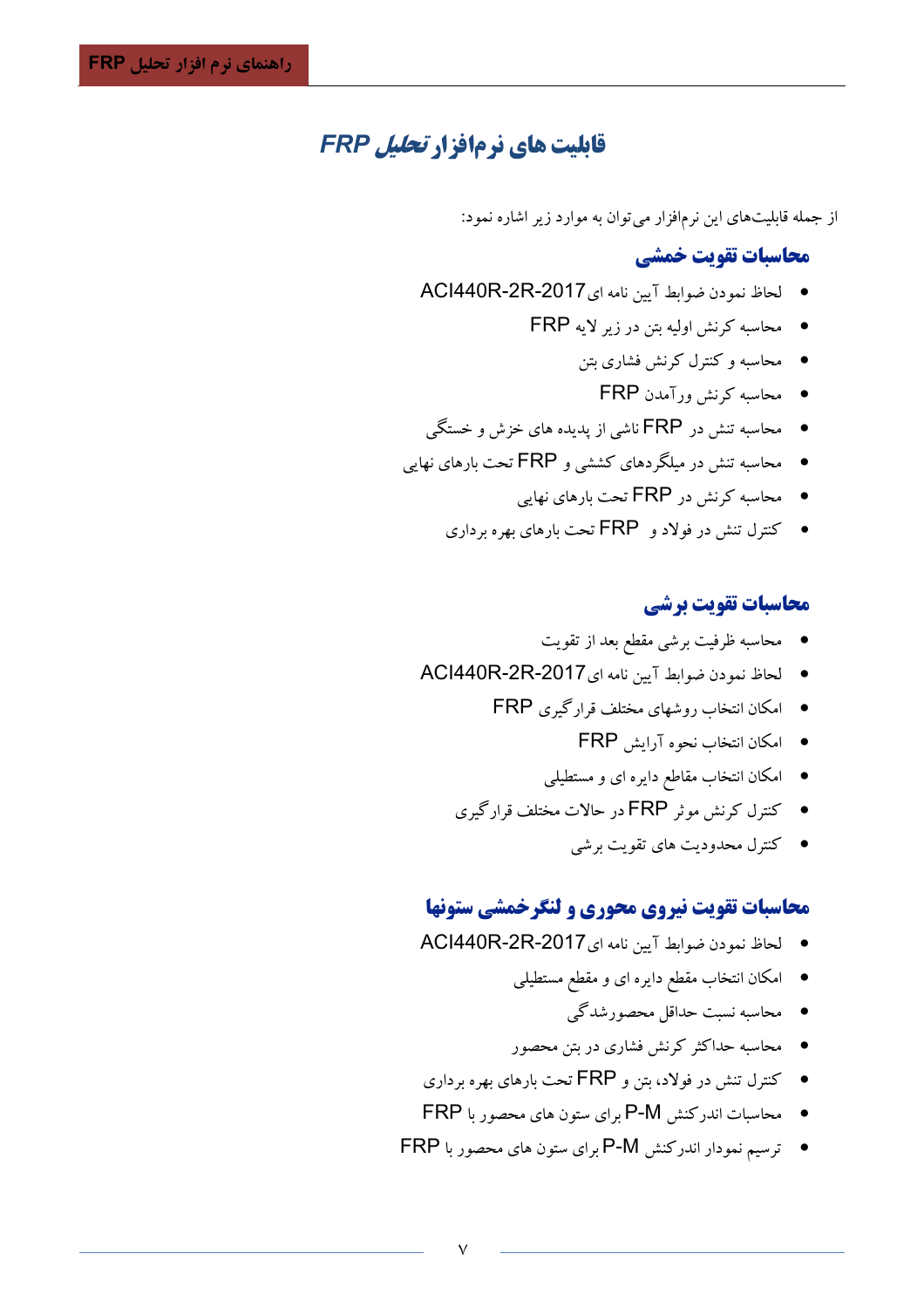# مراحل نصب برنامه

یس از اجرای Setup برنامه تح*لیل FRP*، پنجرههای نصب را مطابق تصاویر زیر طی کنید.

پنجره اول (شروع مراحل نصب *تحلیل FRP*) بر روی دکمه Next کلیک کنید.



# پنجره دوم (قبول توافقنامه)

چنانچه با مفاد توافق نامه درج شده در این پنجره موافقید دکمه رادیویی **موافقم** را کلیک کنید و در غیر اینصورت بر روی دکمه Cancel کلیک کنید تا از مراحل نصب *تحلیل FRP خ***ارج شوید**.

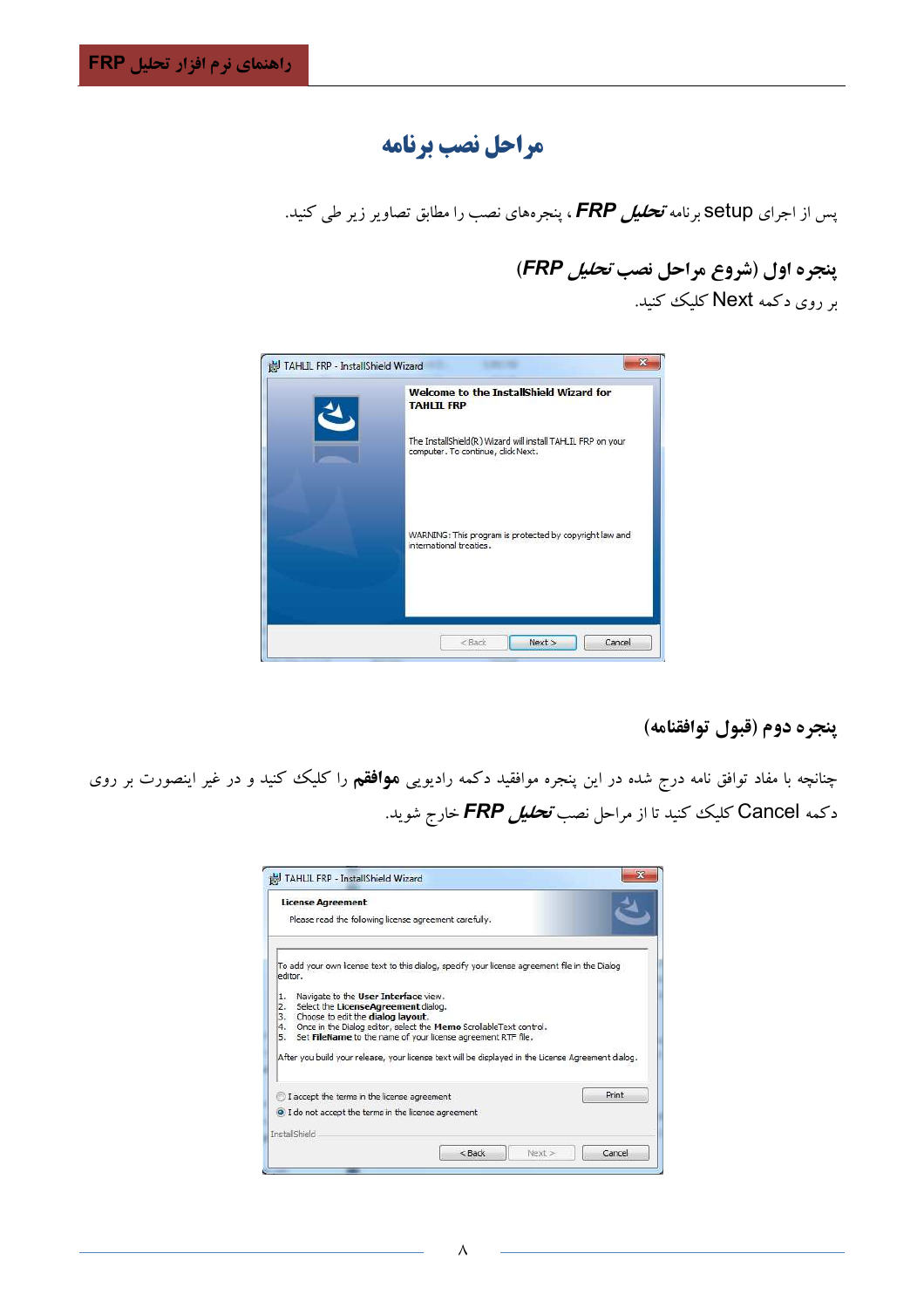# **پنجره سوم (مشخصات کاربر)**

در این پنجره در صورت تمایل می توانید اطلاعات کاربر را وارد کنید و سپس بر روی دکمه Next کلیک کنید.

| <b>Customer Information</b>    |  |  |
|--------------------------------|--|--|
| Please enter your information. |  |  |
| User Name:                     |  |  |
|                                |  |  |
| Organization:                  |  |  |
|                                |  |  |
|                                |  |  |
|                                |  |  |
|                                |  |  |
|                                |  |  |
|                                |  |  |
|                                |  |  |

**پنجره چهارم (انتخاب محل نصب)** 

در این پنجره محل نصب نرم افزار تعیین می شود. در صورتی که تمایل دارید نرم افزار در آدرس دیگری نصب شود بر روی دکمه Change کلیک کرده و آدرس جدید را انتخاب کنید. و در نهایت بر روی دکمه Next کلیک کنید.

|                      | <b>Destination Folder</b><br>Click Next to install to this folder, or click Change to install to a different folder. |  |  |        |
|----------------------|----------------------------------------------------------------------------------------------------------------------|--|--|--------|
|                      | Install TAHLIL FRP to:<br>C:\Program Files\TahlilPaydar\TAHLIL FRP\                                                  |  |  | Change |
|                      |                                                                                                                      |  |  |        |
| <b>InstallShield</b> |                                                                                                                      |  |  |        |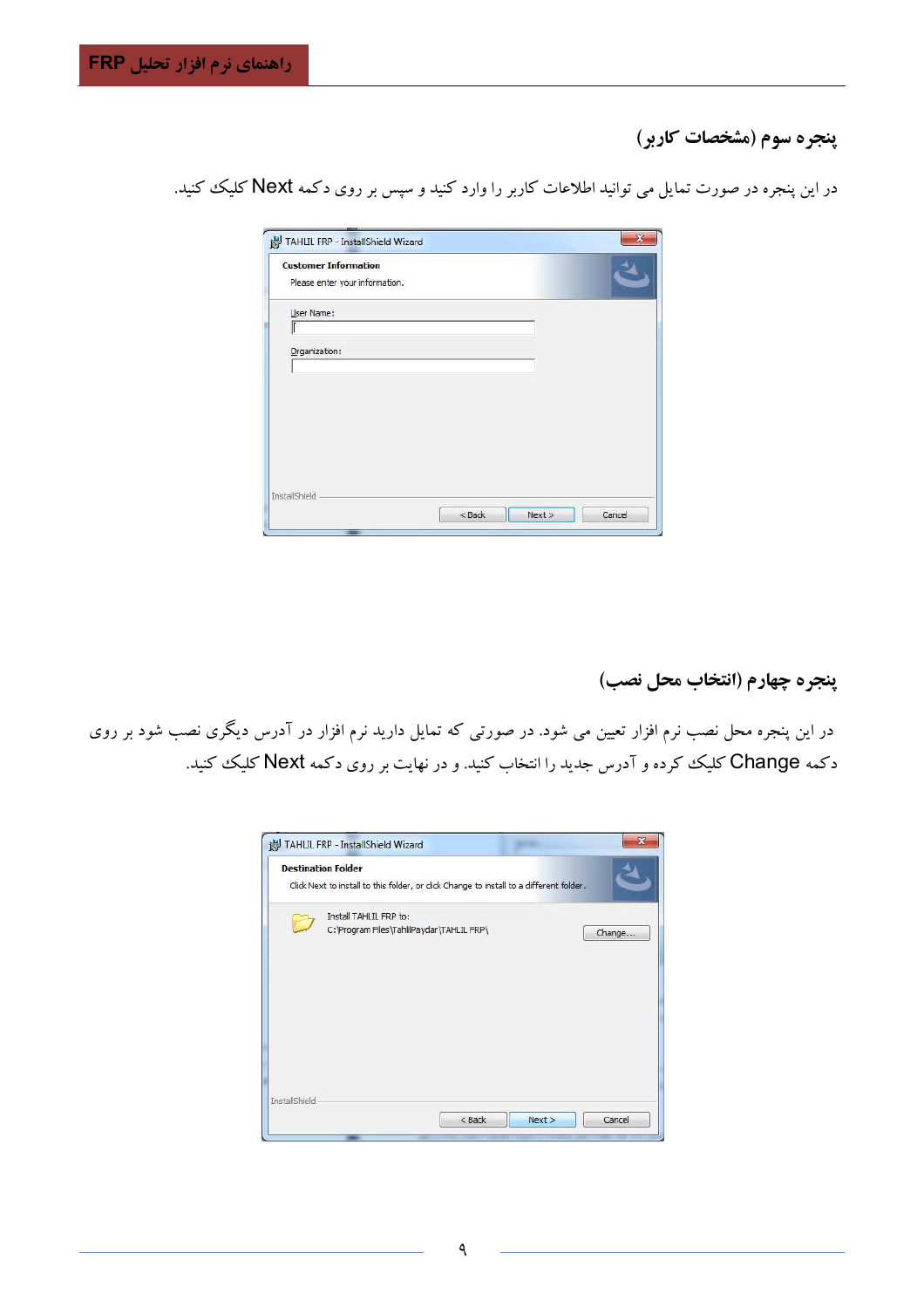پنجره پنجم (توضيحات نصب)

در این قسمت اطلاعاتی در مورد محل نصب و میانبرهای نرم افزار داده می شود، در صورتی که با این اطلاعات موافقید بر روی دکمه Next کلیک کنید. در غیر اینصورت برای اصلاح اطلاعات بر روی دکمه Back کلیک کنید.

| Ready to Install the Program                                                                                       |          |         |        |
|--------------------------------------------------------------------------------------------------------------------|----------|---------|--------|
| The wizard is ready to begin installation.                                                                         |          |         |        |
| If you want to review or change any of your installation settings, click Back. Click Cancel to<br>exit the wizard. |          |         |        |
| Current Settings:                                                                                                  |          |         |        |
| Setup Type:                                                                                                        |          |         |        |
| Typical                                                                                                            |          |         |        |
| Destination Folder:                                                                                                |          |         |        |
| C:\Program Files\TahlilPaydar\TAHLIL FRP\                                                                          |          |         |        |
| Liser Information:                                                                                                 |          |         |        |
| Name:                                                                                                              |          |         |        |
| Company:                                                                                                           |          |         |        |
| <b>InstallShield</b>                                                                                               |          |         |        |
|                                                                                                                    | $<$ Back | Install | Cancel |
|                                                                                                                    |          |         |        |

ينجره ششم (نمايش پيشرفت نصب برنامه)

تا پایان مراحل نصب منتظر بمانید، این بخش ممکن است چند دقیقه به طول بیانجامد. در صورت انصراف از نصب برنامه بر روی دکمه Cancel کلیک کنید. مراحل نصب متوقف خواهد شد و شما می توانید بعدا به نصب ت**ح***لیل FRP*اقدام کنید.

|               | TAHLIL FRP - InstallShield Wizard                                                                            |        |
|---------------|--------------------------------------------------------------------------------------------------------------|--------|
|               | <b>Installing TAHLIL FRP</b><br>The program features you selected are being installed.                       |        |
|               | Please wait while the InstallShield Wizard installs TAHLIL FRP. This may take<br>several minutes.<br>Status: |        |
| InstallShield | <back<br>Next &gt;</back<br>                                                                                 | Cancel |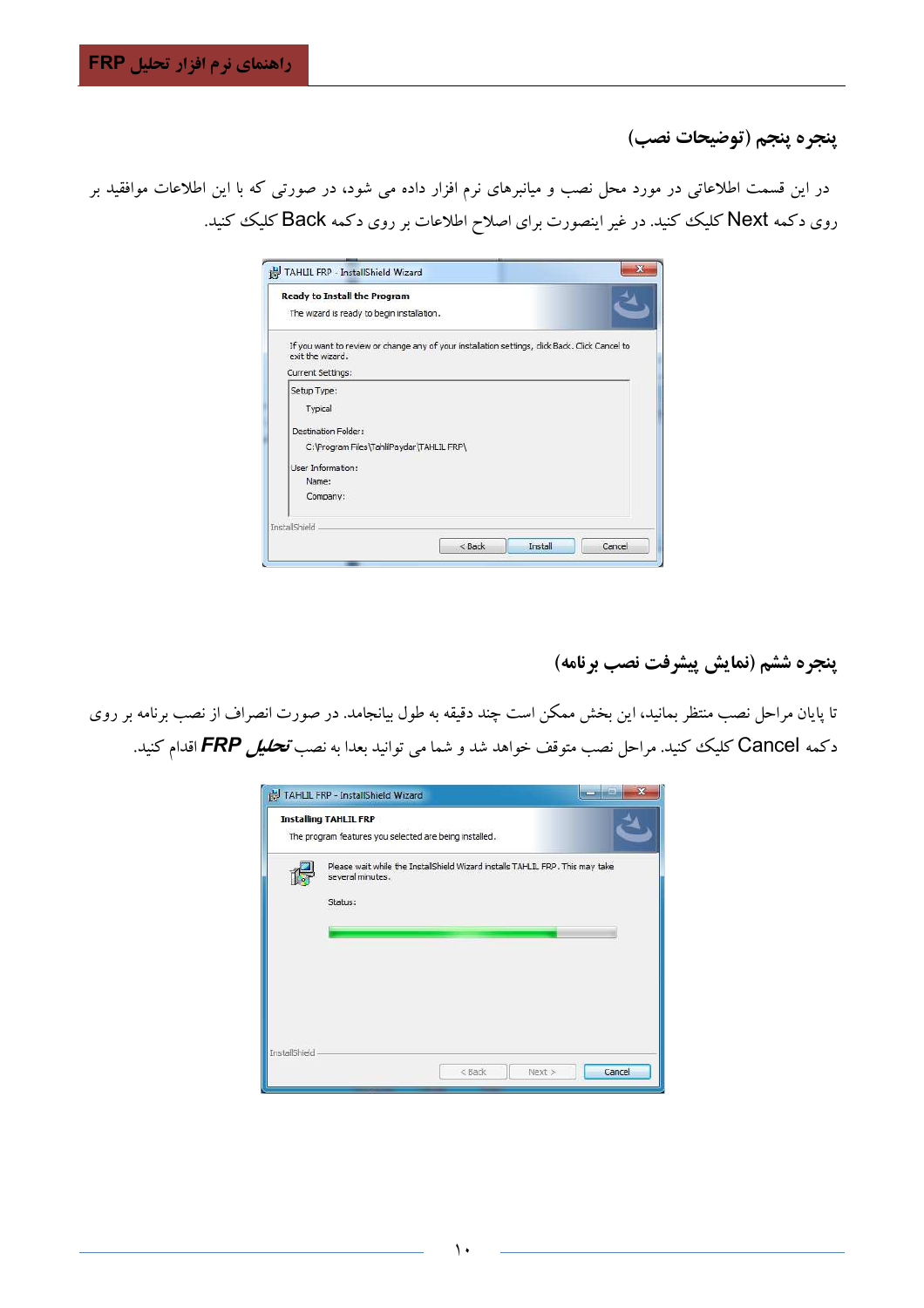ينجره هفتم (يايان مراحل نصب)

در این قسمت مراحل نصب **تح***لیل FRP* به پایان رسیده است لذا بر روی دکمه Finish کلیک کنید.



# اجراي برنامه

برای اجرای برنامه، ابتدا قفل سخت افزاری را به پورت کامپیوتر متصل نمایید سپس برنامه را از طریق میانبر مربوطه بر روی صفحه نمایش یا از زیرشاخهآن در منوی start اجرا کنید. در صورتی که قفل سخت افزاری به سیستم متصل نباشد پیغام " قفل پیدا نشد" نمایش داده می شود، در اینحالت بر روی دکمه OK کلیک کرده و پس از اتصال قفل سخت افزاری، مجددا برنامه را اجرا نمایید.

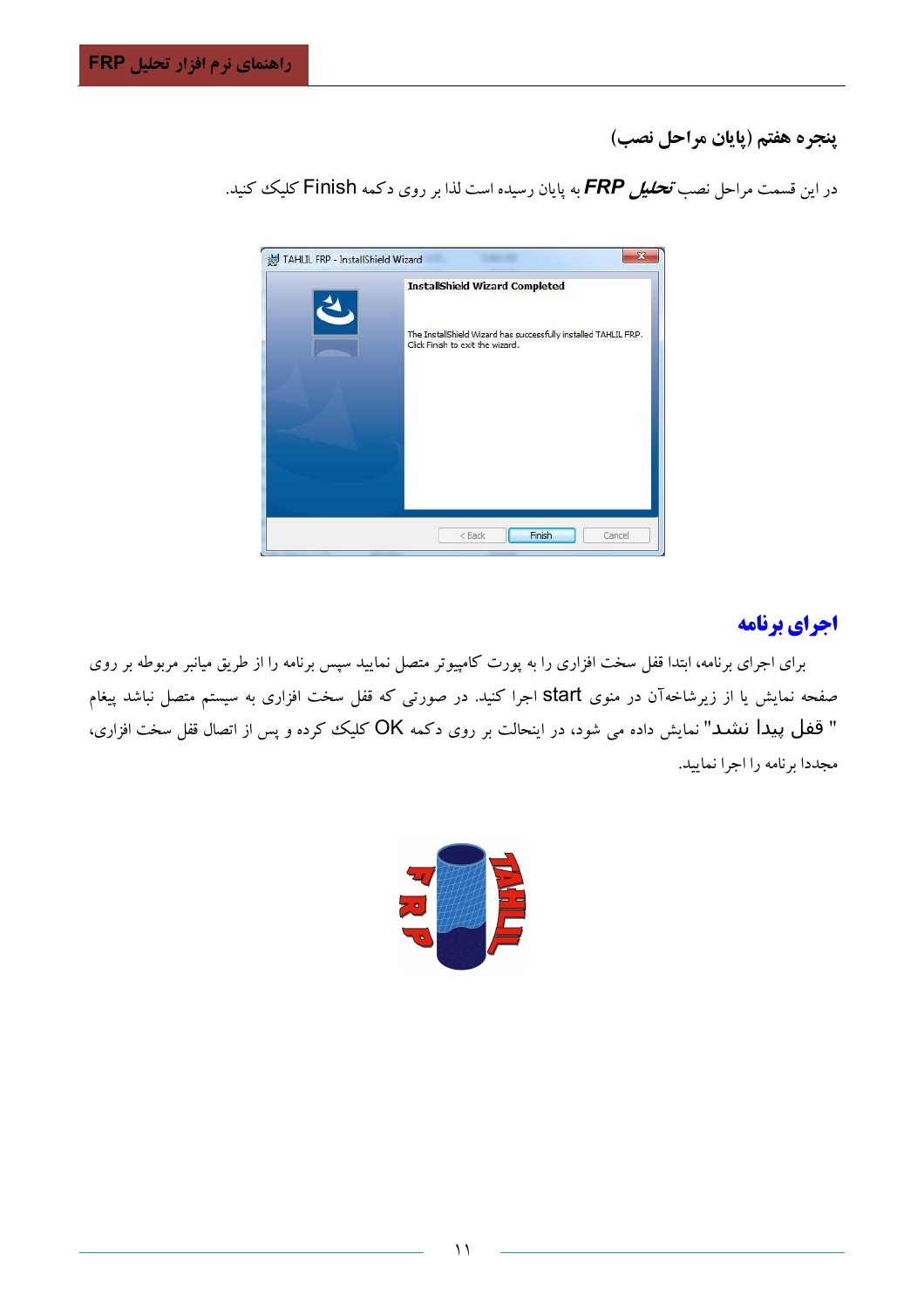# شروع كار با برنامه

# ايجاد پروژه جديد

پس از اجرای برنامه وارد محیط نرم افزار می شوید. جهت ایجاد پروژه جدید کافی است روی یکی از دکمه های محاسبات چهارگانه تقویت خمشی، تقویت برشی، تقویت محوری و یا تقویت محوری– خمشی در قسمت نوار ابزار اصلی یا از منو محاسبه کلیک کنید ایران استان این منظم استان استان<br>منابع استان استان استان این منابع این منابع این منابع این منابع این منابع این منابع این منابع این منابع این من<br>منابع این منابع این منابع این منابع این منابع این منابع



محيط برنامه

|                | 3 A.S             |                        |  |
|----------------|-------------------|------------------------|--|
| $\blacksquare$ | <b>THE</b><br>- 3 | <b>Lating Contract</b> |  |

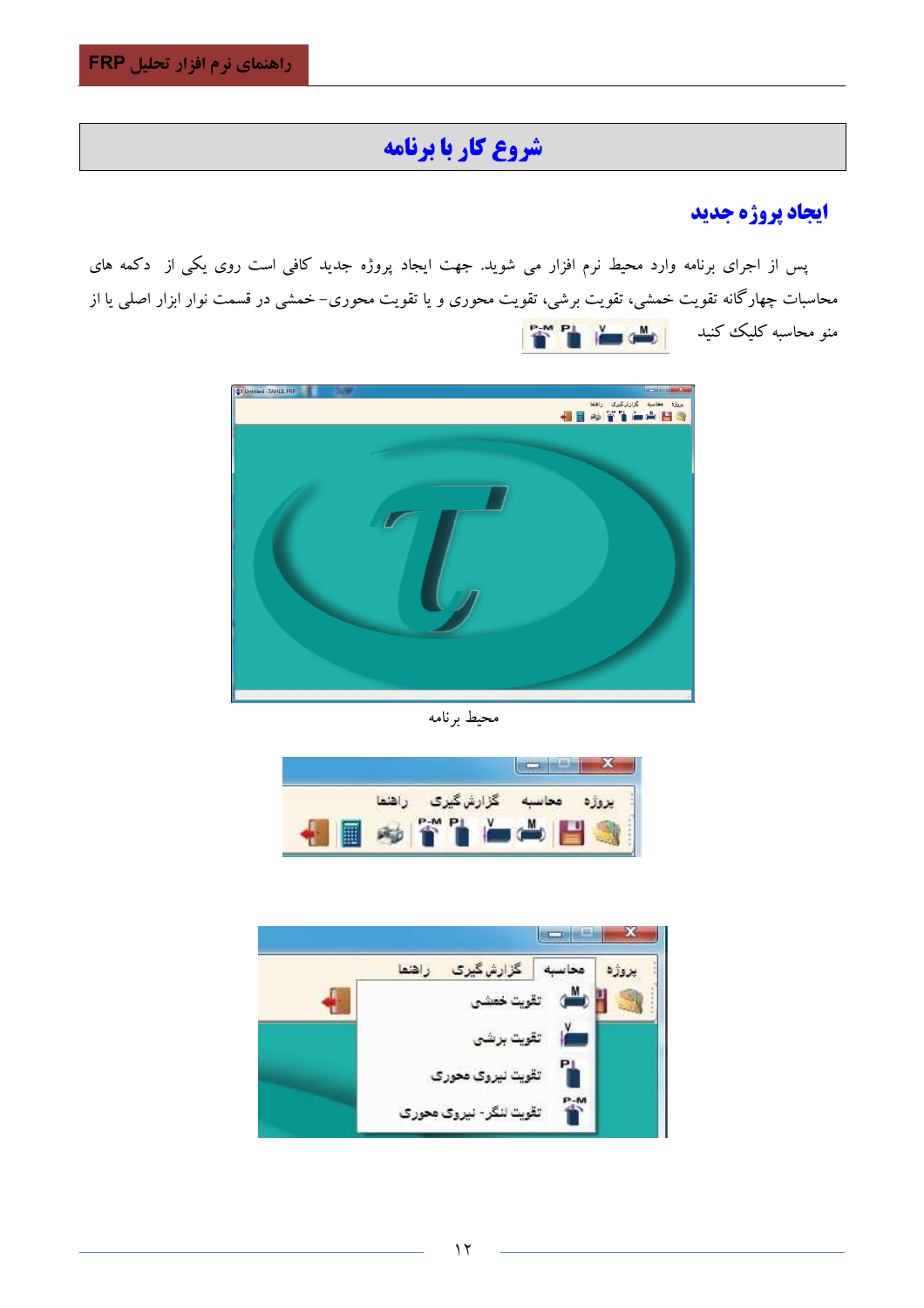# بازكردن پروژه قبلي

به منظور باز کردن پروژه ای که قبلا ذخیره شده، کافی است روی دکمه "بازکردن پرونده" در قسمت نوار ابزار اصلی یا از منو يړوژه کليک کنېد :





# ذخيره يروژه

جهت ذخیره یک پروژه روی دکمه "ذخیره" <mark>ایستا</mark> در قسمت "پروژه" و یا در نوار ابزارکلیک کنید. کلیه اطلاعات ورودی مربوط به این پروژه در بانک اطلاعاتی ذخیره خواهد شد. توجه کنید که عملیات ذخیره قابل برگشت نیست به این معنی که روی اطلاعات موجود پروژه بازنویسی می شود.



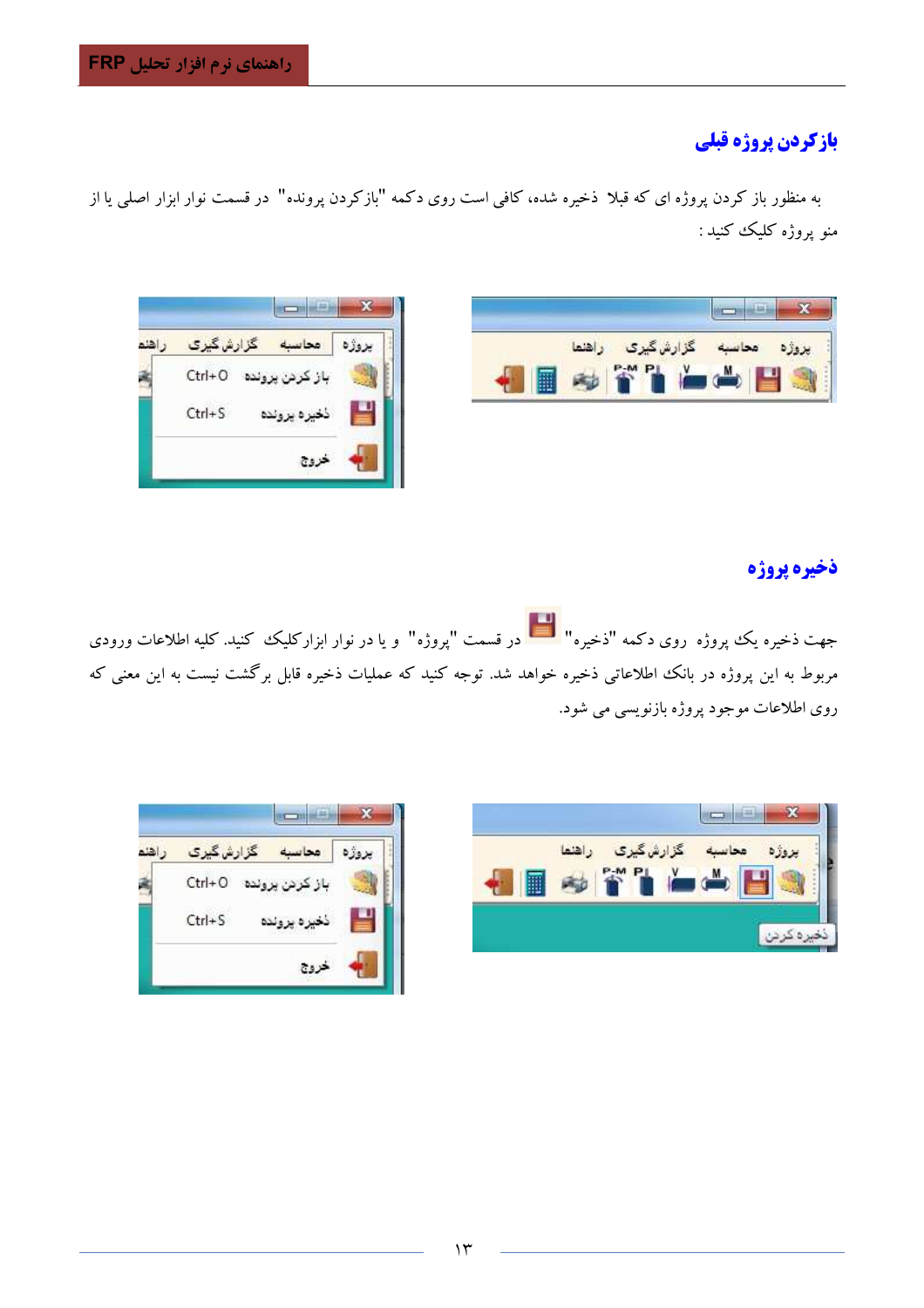# چاپ گزارش محاسبات

به طور کلبی تمام انواع محاسبات در "تحلیل اف.آر. پی" دارای خروجی نتایج هستند. به این معنی که پس از ورود اطلاعات و فشردن كليد "محاسبه" نتايج محاسبه آماده ارائه مي شود و چنانچه مايل به چاپ آن باشيد با فشردن كليد " چاپ " يا از منوي گزارش گیری و انتخاب گزارش محاسباتی مربوطه وارد صفحه چاپ می شوید. در این صفحه دفترچه محاسبات آماده شده و برای کاربر نمایش داده می شود که با فشردن دکمه print گزارش را چاپ کرد.





 $-$  dend  $\sim$  1.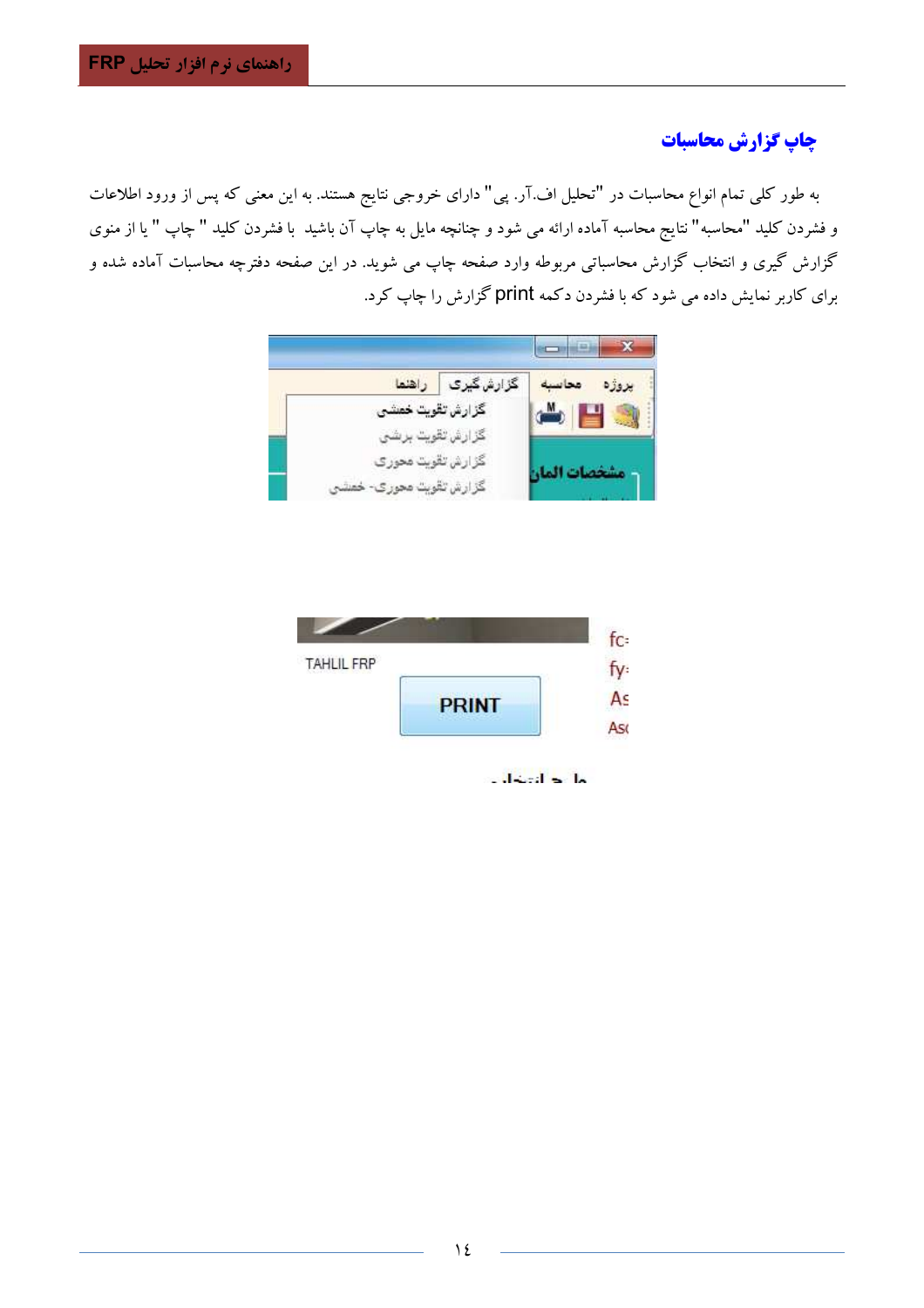# بخش محاسبات تقويت خمشي

برای ورود به این بخش لازم است روی دکمه محاسبات خمشی کلید کنید. در این بخش نحوه تحلیل و طراحی برای تقویت خمشی اعضای بتن مسلح مانند تیرها و دالها به وسیله FRP ارائه شده است.



#### مشخصات المان



#### مشخصات مصالح سازه اي مقطع

ه**قاومت بتن مقطع(fc)**: مقاومت استوانه ای وضع موجود المان خمشی بر حسب نیوتن بر میلیمتر مربع یا مگاپاسکال. یعنی مقاومتی که بتن سازه در زمان محاسبات دارا می باشد. ممکن است این مقاومت با مقاومت مشخصه طرح تفاوت داشته باشد.

ه**قاومت تسلیم آرماتور(fy):** مقاومت تسلیم آرماتورهای طولی المان خمشی بر حسب نیوتن بر میلیمتر مربع مثلا برای آرماتور AIIIاین مقدار حدود ۴۰۰ مگاپاسکال و برای AII حدود ۳۰۰ مگاپاسکال می باشد.

ه**ساحت آرماتورهای کششی(As):** مساحت آرماتورهای طول<sub>ی</sub> کششی مقطع خمشی بر حسب میلیمتر مربع. این آرماتورها را با توجه به علامت لنگر خمشی مقطع محاسبه کنید. مثلا بر اساس یک توافق برای ناحیه لنگر مثبت یک تیر این آرماتورها در پایین تیر و برای ناحیه لنگر منفی تیر در سفره فوقانی تیر قراردارند.

ه**ساحت آرماتورهای فشاری(Asc) :** مساحت آرماتورهای طولی ناحیه فشاری مقطع خمشی بر حسب میلیمتر مربع.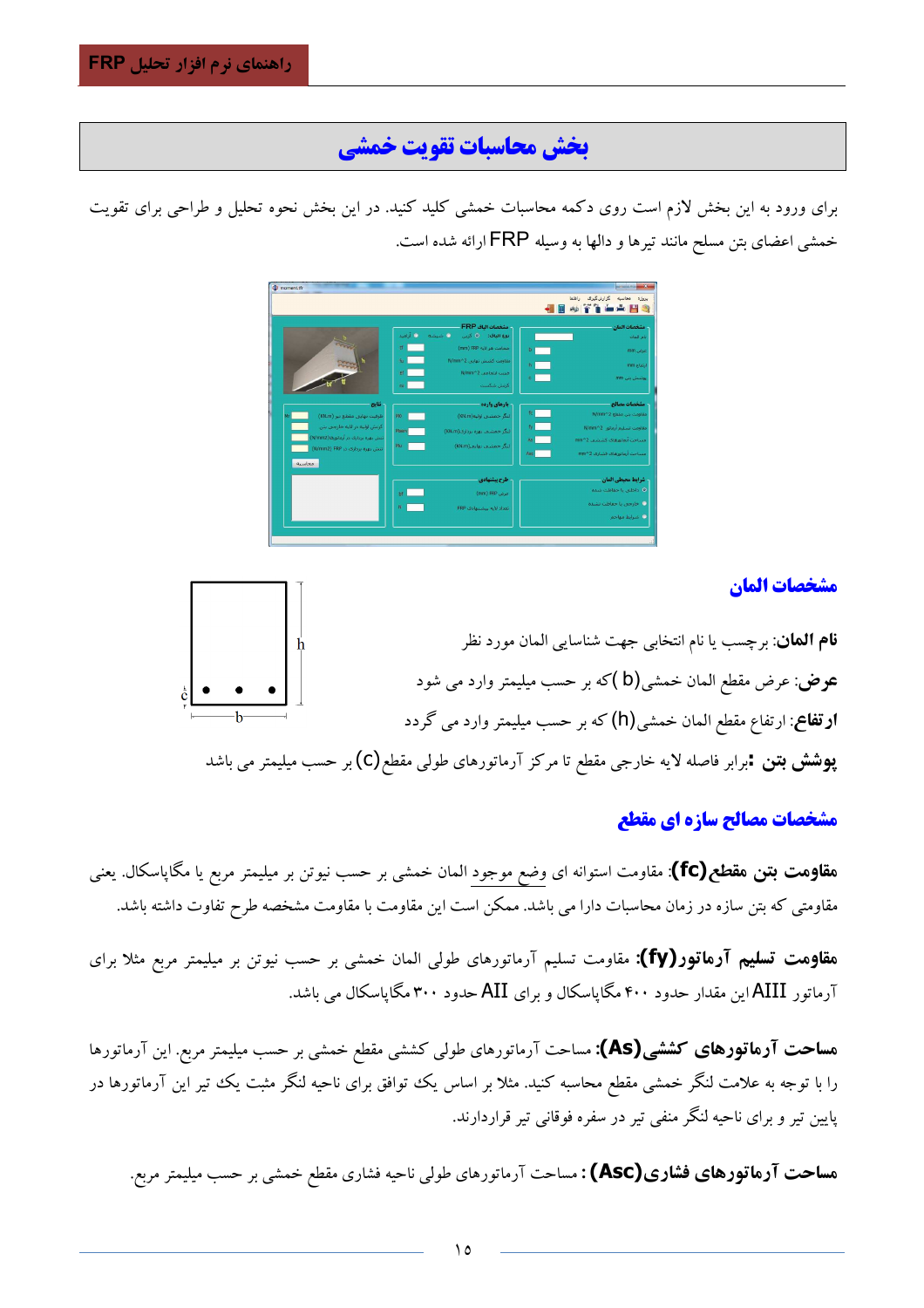## شرايط محيطي المان

نشان دهنده وضعيت محيطي المان از لحاظ تهاجم و خورندگي محيط و يخزدگي و ذوب آب موجود در المان و حمله مواد شیمایی خورنده بتن و اف. آر یی می باشد و این ضریب با توجه به انتخاب شرایط محیطی و نوع الیاف FRP مصرفی به صورت اتوماتیک توسط نرم افزار انتخاب می گردد.

| ضريب كاهشي عوامل<br>(CE) محیطی | نوع الياف | شرايط محيطي                             |
|--------------------------------|-----------|-----------------------------------------|
| .90                            | كربن      |                                         |
| $\cdot$ . $\vee \vartriangle$  | شيشه      | محيط داخلي ساختمان يا محيط<br>حفاظت شده |
| $\cdot \Lambda \Delta$         | آراميد    |                                         |
| $\cdot \Lambda \Delta$         | كربن      | محيط خارجي(پل ها،پايه ها،توقفگاه-       |
| ۰.۶۵                           | شيشه      | های باز)و سطح دیوارهای آجری             |
| $\cdot$ . $\vee \vartriangle$  | أراميد    | خارجى                                   |
| $\cdot \Lambda \Delta$         | كربن      | شرايط محيطى مهاجم (سايتهاى              |
| $\cdot \Delta \cdot$           | شيشه      | شیمیایی و تصفیه آب فاضلاب)و             |
| $\cdot$ . $\vee$ $\cdot$       | آراميد    | ديوارهاي أجرى زيرزمين                   |

## مشخصات الىاف FRP

**نوع الیاف:** با توجه به قضاوت مهندسی،دسترس بودن الیاف موجود در بازار و… یکی از انواع کربن، شیشه یا آرامید انتخاب می گردد . عمدتاً در مقاوم سازی ساختمانها در ایران الیاف کربن بیشتر در دسترس بوده و عمومیت دارد.

**ضخامت هولایه الیاف(tf):** ضخامت یک لایه از الیاف خام می باشد که هنوز فراوری نشده و به رزین آغشته نشده است. این ضخامت از روی برگه مشخصات فنی الیاف اف.آر.یی و بر حسب میلیمتر وارد می گردد .

ه**شخصه های مقاومت کششی نهایی(fu):** مقاومت کششی نهایی الیاف FRP که از روی کاتالوگ فنی الیاف و بر حسب نیوتن بر میلیمتر مربع وارد می شود.

**ضو یب ارتجاعبی (Ef) :** مدول ارتجاعی یا کشسانی الیاف FRP که از روی کاتالوگ فنی الیاف و بر حسب نیوتن بر میلیمتر مربع وارد مي شود.

کونش شکست(EU): کرنش نهایی خطی الیاف می باشد که از روی کاتالوگ فنی الیاف اف.آر.یبی و بر حسب میلیمتر بر میلیمتر یا بدون واحد وارد می گردد . در صورتیکه در کاتالوگ این مقدار به صورت درصد نوشته شده باشد، در زمان وارد کردن در نرم افزار لازم است این مقدار تقسیم بر صد گردد.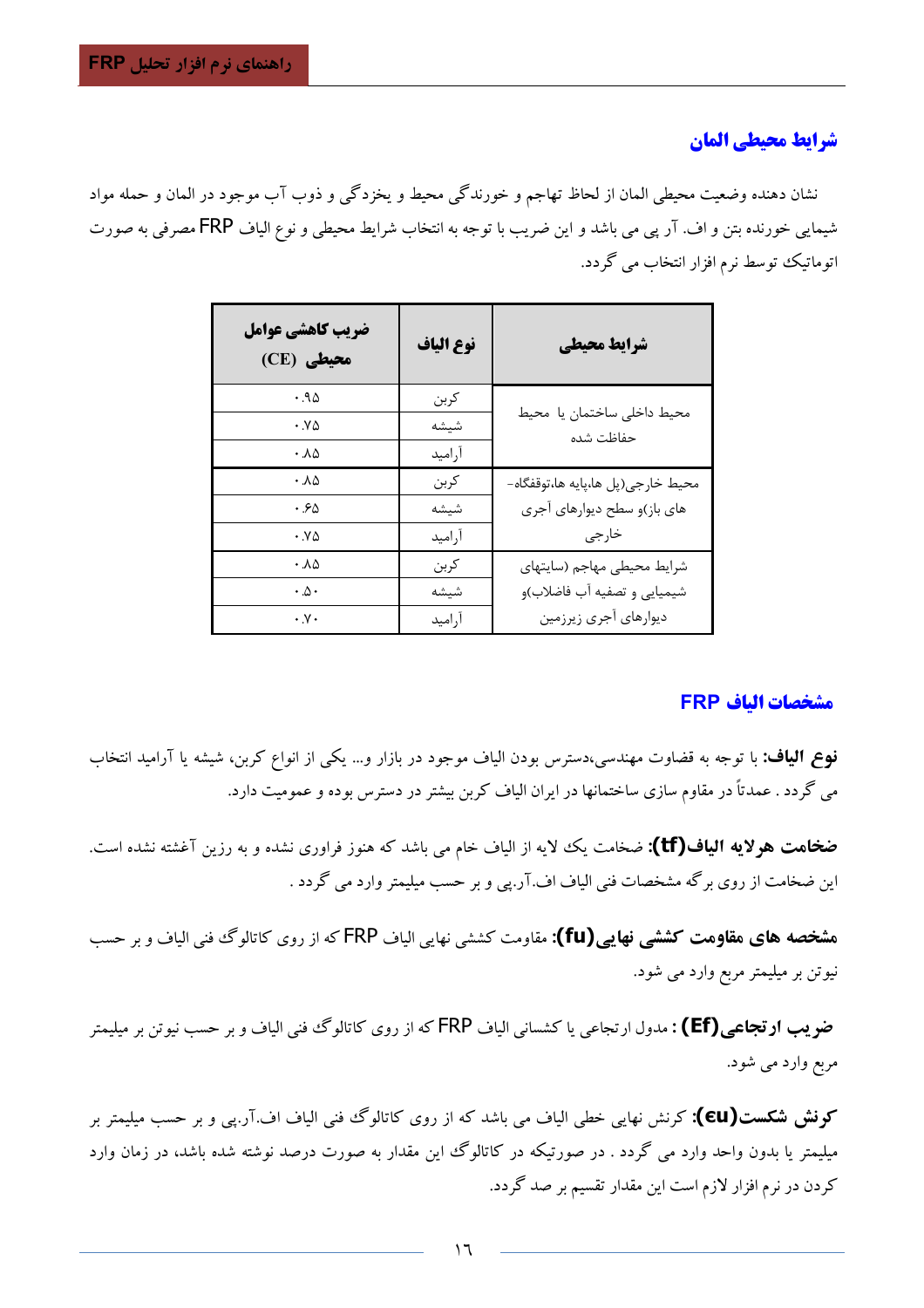# بارهای وارده

**لنگو خمشی اولیه(Mo):** لنگری است که در زمان مقاوم سازی سازه در المان وجود دارد و با توجه به بارهای موجود وارد بر سازه محاسبه می گردد و عمدتا ناشی از بارهای مرده (DL)موجود می باشد و واحد آن کیلونیوتن–متر می باشد .

**لنگو خمشی بهره برداری(Mserv):** مقدار این لنگر بر اساس ترکیبات بار بهره برداری ناشی از بارهای مرده،زنده و سربار محاسبه می گردد(DL+LL). از این لنگر جهت محاسبه و کنترل تنش های بهره برداری بتن و آرماتور استفاده می گردد و واحد آن کیلونیوتن متر می باشد

**لنگو خمشی نهایی(Mu):** حداکثر مقدار لنگر خمشی وارده به المان سازه ای است که بر اساس ترکیبات بار حالت حدی نهایی ناشی از بارهای مرده، زنده، زلزله و …. محاسبه می گردد. یعنی حداکثر لنگری که نیاز است که مقطع المان تحمل نماید و واحد آن کیلونیوتن متر می باشد

# طرح يتشنهادي

عوض الياف(bf): عرض لايه الياف براساس فرض مقادير مختلف و محاسبه آن و تطبيق نتيجه ظرفيت محاسباتي با ظرفيت خمشی مورد نیاز و بر حسب میلیمتر می باشد و حداکثر مقدار آن برابر عرض مقطع می باشد . عرض کلاف های FRP موجود در بازار ۵۰ سانتیمتر است. مثلاً برای یک تیر با عرض ۴۰۰ میلیمتر تنها می توان تا عرض ۴۰۰ میلیمتر الیاف به کار برد و مابقی ۱۰۰ میلیمتر عرض FRP یا باید برش داده شود یا روی اضلاع جانبی تیر خم شود و تاثیری در افزایش ظرفیت خمشی ندارد.

تعداد لایه(N): تعداد لایه الیاف که روی همدیگر و روی مقطع چسبانده می شود.این تعداد لایه با توجه به عرض الیاف و مقایسه ظرفیت نهایی مقطع و حداکثر لنگر وارده به راحتی بدست می آید . بیشترین درصد مقاوم سازی عمدتاً در تعداد یک لایه ایجاد می شود و با افزایش تعداد لایه ها میزان درصد مقاوم سازی چندان افزایش نمی یابد.

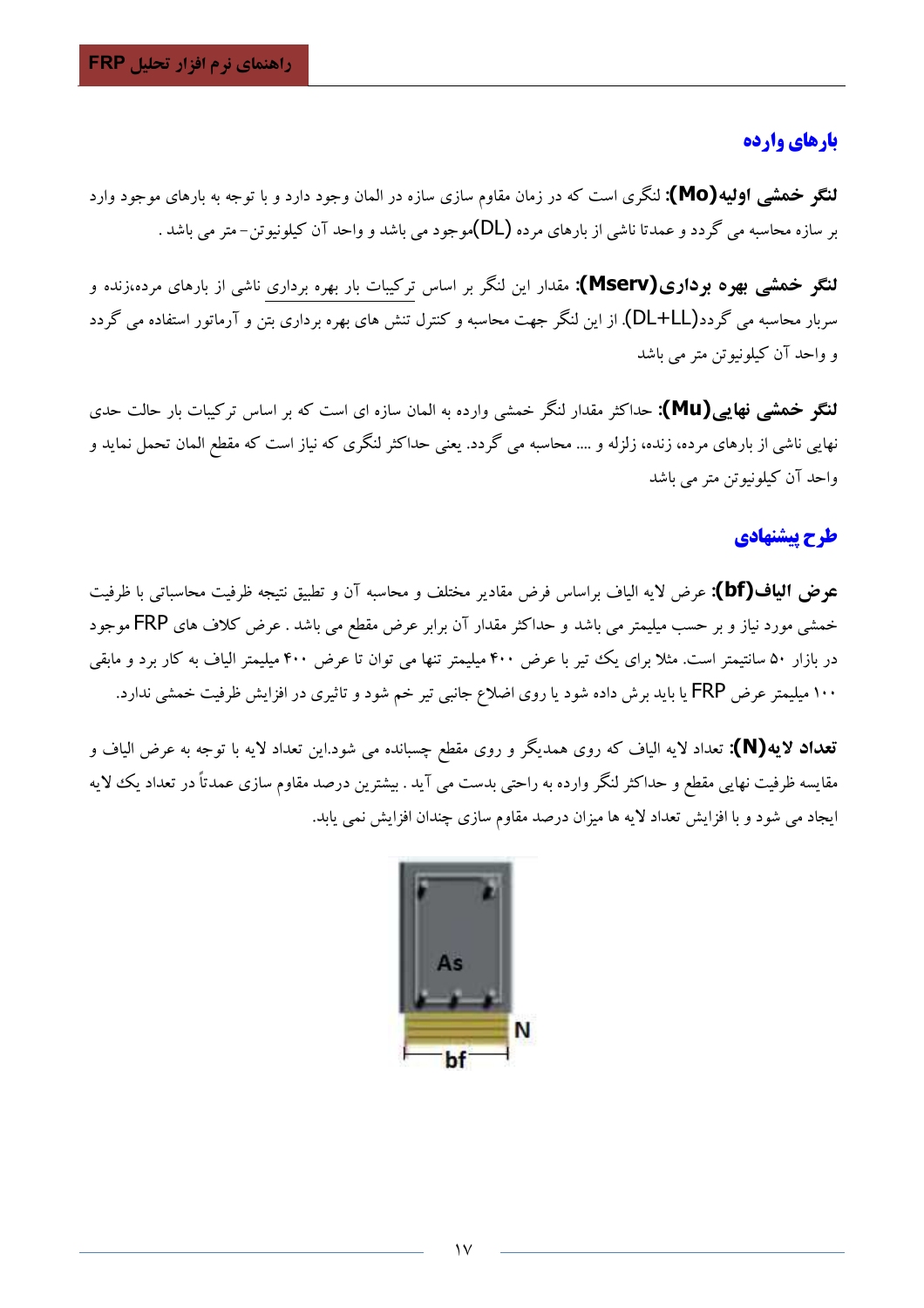# نتايج

**ظرفیت نهایبی هقطع تیو:** ظرفیت نهایی خمشی مقطع تقویت شده بر حسب کیلونیوتن–متر می باشد که حاصل جمع ظرفیت خمشی مقطع موجود و لایه های الیاف FRP می باشد.

**کونش اولیه در لایه خارجیی بتن:** کرنش ایجاد شده توسط لنگر خمشی اولیه(Mo) در دورترین تار کششی مقطع بتنی.

تنش بهره برداری در آرماتورها: تنش ایجاد شده در آرماتورهای مقطع بتنی تحت لنگر خمشی بهره برداری(Mserv). حداکثر مقدار آن بر اساس آیین نامه توسط برنامه محاسبه شده و در صورتیکه تنش بهره برداری از این مقدار فراتر برود برنامه اخطار لازم را نمایش می دهد.

تنش بهره برداری در لایه های FRP: : تنش ایجاد شده در نوارهای FRP تحت لنگر خمشی بهره برداری(Mserv). حداکثر مقدار آن توسط برنامه محاسبه شده و در صورتیکه تنش بهره برداری از این مقدار فراتر برود برنامه اخطار لازم را نمایش می دهد.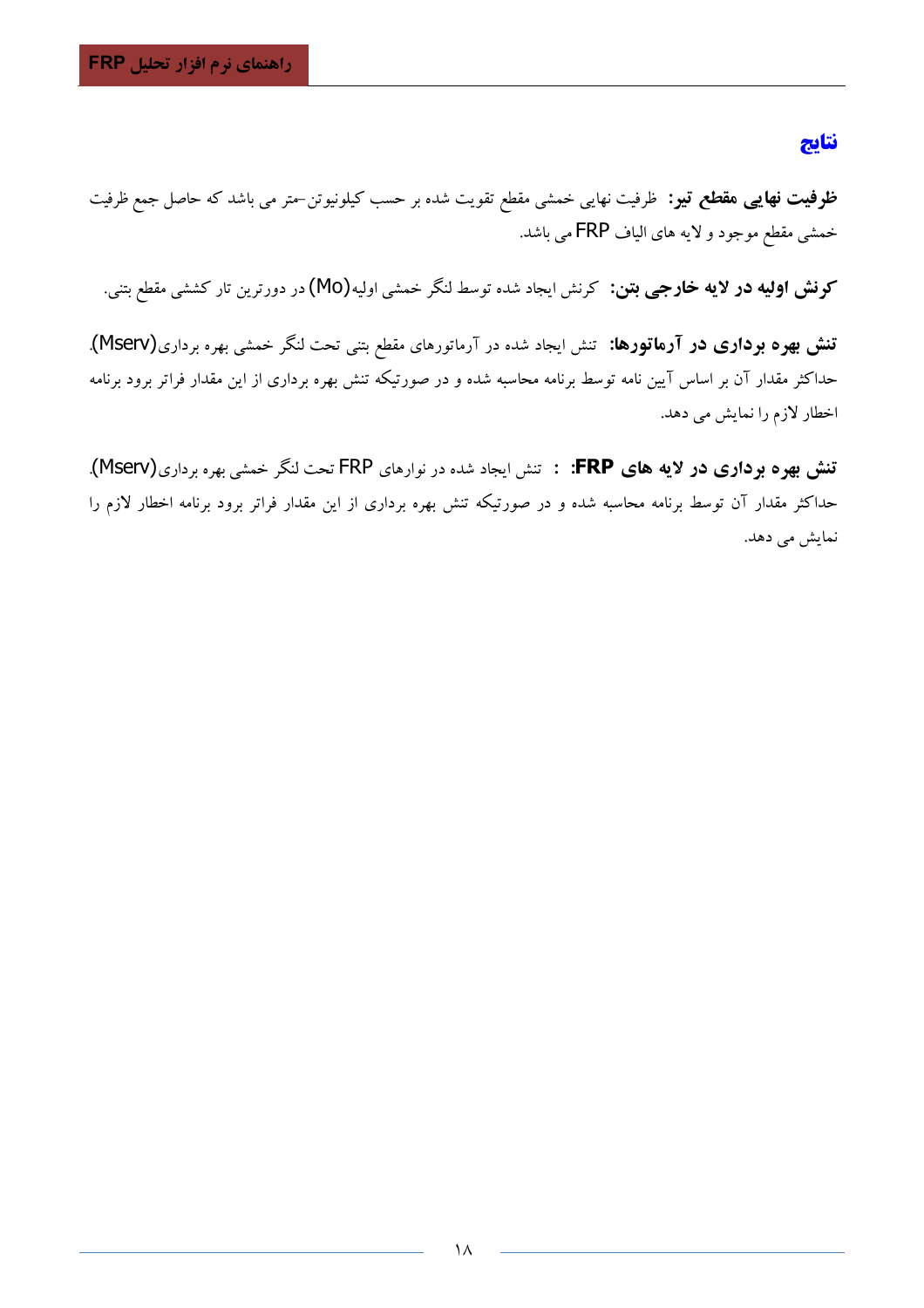# بخش محاسبات تقويت برشي

برای ورود به این بخش لازم است روی دکمه محاسبات برشی کلیک کنید. در این بخش نحوه تحلیل و طراحی برای تقویت برشی اعضای بتن مسلح مثل تیرها و ستونها به وسیله FRP ارائه شده است.



## مشخصات المان

**نام العان:** برچسب يا نام انتخابي جهت شناسايي المان مورد نظر

# انتخاب شكل مقطع

# 1- مقطع دایره ای

قطو دایوه(D): قطر مقطع دایره ای المان بر حسب میلیمتر برای محاسبات برش. مقطع دایره عمدتا در ستونها وجود دارد.

**پوشش بتن(C):** برابر فاصله لایه خارجی مقطع تا مرکز آرماتورهای طولی مقطع بر حسب میلیمتر می باشد.

# 2- مقطع مستطيلي

عوض(b): عرض مقطع المان برشی که بر حسب میلیمتر وارد می شود **ارتفاع (h)**: ارتفاع مقطع المان برشی که در راستای نیروی برشی قرار دارد و بر حسب میلیمتر وارد می گردد **پوشش بتن(C):** برابر فاصله لایه خارجی مقطع تا مرکز آرماتورهای طولی مقطع بر حسب میلیمتر می باشد.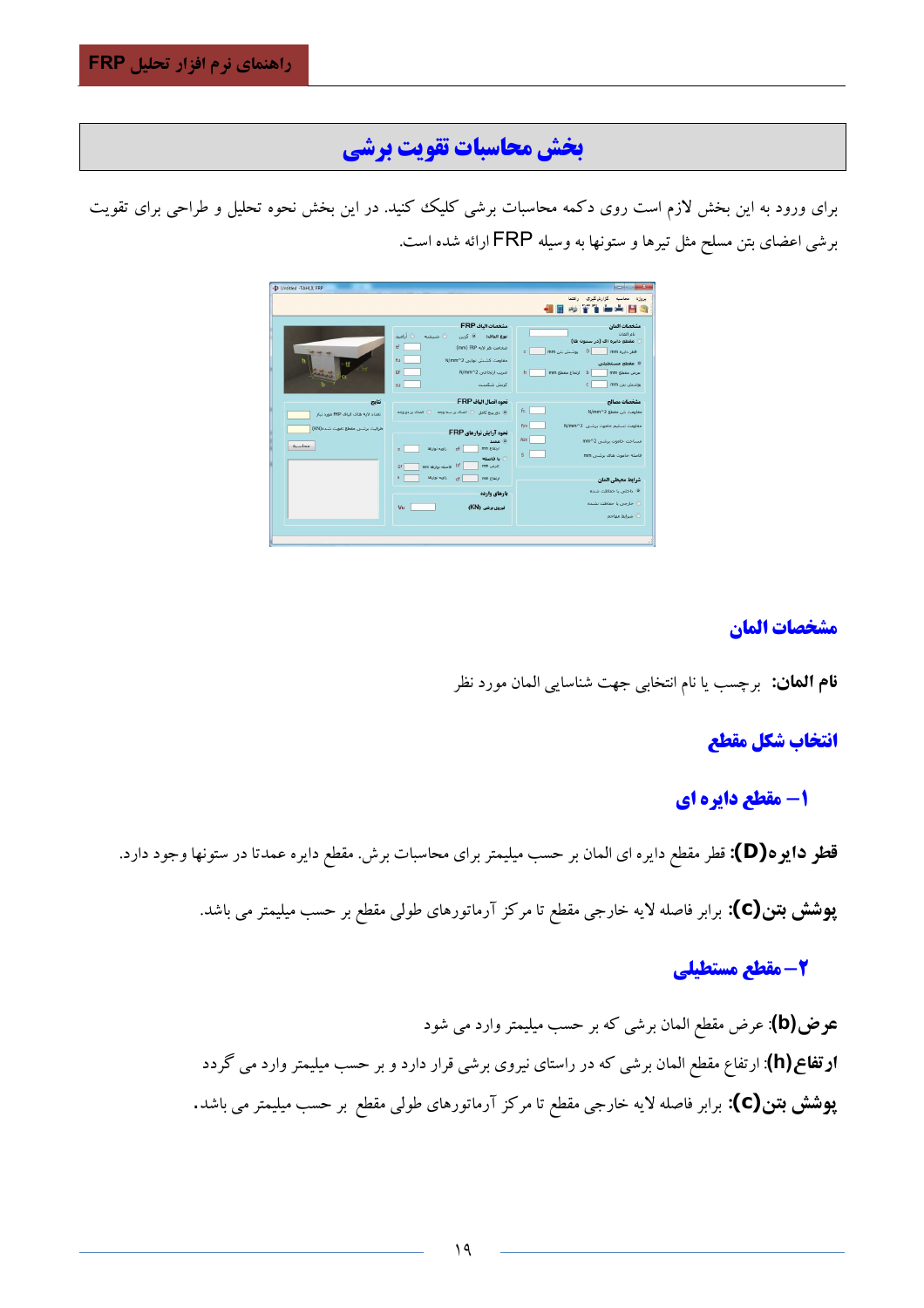#### مشخصات مصالح سازه اي مقطع

ه**قاومت بتن مقطع (fc):** مقاومت استوانه ای وضع موجود المان برشی بر حسب نیوتن بر میلیمتر مربع یا مگاپاسکال ه**قاومت تسلیم آرماتور برشی(fyv):** مقاومت تسلیم آرماتورهای عرضی(خاموتها) بر حسب نیوتن بر میلیمتر مربع ه**ساحت خاموت یا تنگ ببوشی(Asv):** مساحت کل خاموت ها یا تنگ ها در یک لایه( مثلا در یک خاموت بسته ، این مقدار برابر است با مساحت دو ساق خاموت یا اگر یک سنجاقی باشد ،مساحت یک ساق بر حسب میلیمتر مربع

فاصله خاموت یا تنگ بوشی(S):فاصله هر خاموت یا تنگ برشی با لایه بعدی برحسب میلیمتر

# شرايط محيطي المان سازه اي

نشان دهنده وضعيت محيطي المان از لحاظ تهاجم و خورندگي محيط و يخزدگي و ذوب آب موجود در المان و حمله مواد شیمایی خورنده بتن و اف. آر پی می باشد و این ضریب با توجه به انتخاب شرایط محیطی و نوع الیاف FRP مصرفی به صورت اتوماتیک توسط نرم افزار انتخاب می گردد.

| ضريب كاهشي عوامل<br>(CE) محیطی | نوع الياف | شرايط محيطي                             |
|--------------------------------|-----------|-----------------------------------------|
| .90                            | كربن      |                                         |
| $\cdot$ . $\vee \vartriangle$  | شيشه      | محيط داخلى ساختمان يا محيط<br>حفاظت شده |
| $\cdot \Lambda \Delta$         | آراميد    |                                         |
| $\cdot \Lambda \Delta$         | كربن      | محيط خارجي(پل ها،پايه ها،توقفگاه-       |
| .50                            | شيشه      | های باز)و سطح دیوارهای آجری             |
| $\cdot$ . $\vee \triangle$     | أراميد    | خارجى                                   |
| $\cdot \Lambda \Delta$         | كربن      | شرايط محيطى مهاجم (سايتهاى              |
| $\cdot \Delta \cdot$           | شيشه      | شیمیایی و تصفیه آب فاضلاب)و             |
| $\cdot$ . $\vee$ $\cdot$       | آراميد    | ديوارهاي أجرى زيرزمين                   |

#### مشخصات الىاف FRP

**نوع الیاف:** با توجه به قضاوت مهندسی،دسترس بودن الیاف موجود در بازار و… یکی از انواع کربن، شیشه یا آرامید انتخاب می گردد . عمدتاً در مقاوم سازی ساختمانها در ایران الیاف کربن بیشتر در دسترس بوده و عمومیت دارد.

**ضخامت هولایه الیاف(tf):** ضخامت یک لایه از الباف خام می باشد که هنوز فراوری نشده و به رزین آغشته نشده است. این ضخامت از روی برگه مشخصات فنی الیاف اف.آر.پی و بر حسب میلیمتر وارد می گردد .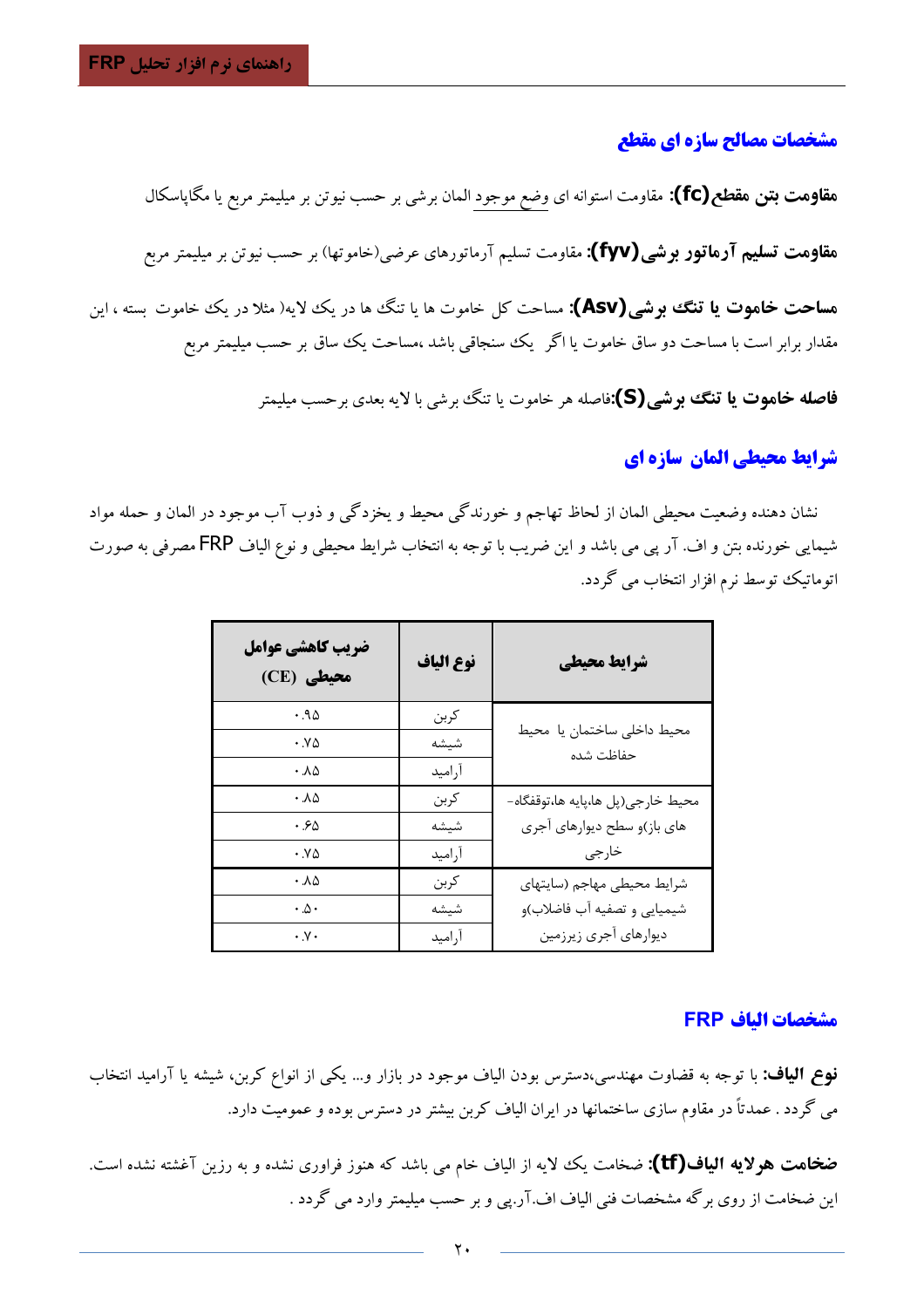ه**شخصه های مقاومت کششی نهایی(fu):** مقاومت کششی نهایی الیاف FRP که از روی کاتالوگ فنی الیاف و بر حسب نیوتن بر میلیمتر مربع وارد می شود.

**ضو یب ارتجاعبی(Ef) :** مدول ارتجاعبی یا کشسانبی الیاف FRP که از روی کاتالوگ فنبی الیاف و بر حسب نیوتن بر میلیمتر مربع وارد مي شود.

کونش شکست(EU): کرنش نهایی خطی الیاف می باشد که از روی کاتالوگ فنی الیاف اف.آر.یبی و بر حسب میلیمتر بر میلیمتر یا بدون واحد وارد می گردد . در صورتیکه در کاتالوگ این مقدار به صورت درصد نوشته شده باشد، در زمان وارد کردن در نرم افزار لازم است این مقدار تقسیم بر صد گردد.

#### نحوه اتصال الياف

نحوه اتصال الياف يعني شكل قرارگيري الياف روي بدنه مقطع مي باشد.سناريوي نحوه اتصال الياف بر مقطع با توجه به شرايط المان سازه و دسترسی به مقطع و محدودیت های سازه ای و توجه به ظرفیت های سازه ای تعیین می شود. مثلاً برای یک تیر متصل به دال، امکان دورپیچ کامل تیر با FRP وجود ندارد و باید از دو حالت دیگر استفاده کرد.

**دورپیچ کامل:** حالت<sub>ی</sub> که در آن الیاف دور مقطع پیچیده می شود و دو سر الیاف روی هم همپوشانی دارند و این حالت هم در ستونها و هم در تیرها کاربرد دارد.

**اتصال بو سه وجه:** حالتی که در آن الیاف به صورت" یو شکل" بر دو وجه کناری و وجه زیرین المان متصل می گردد. این حالت عمدتا در تیرهای سقف رایج است

**اتصال بو دو وجه جانبی:** حالتی که در آن الیاف بر دو وجه کناری که با هم موازی هستند متصل می گردد و در تیرها رایج است.



# دور پیچ کامل = اتصال بر سه وجه

# **نحوه آرایش نوارهای اف. آر. پی**

پس از اینکه نحوه اتصال الیاف FRP روی مقطع سازه ای تعیین شد. حالت آرایش الیاف تعیین می گردد. نحوه آرایش در واقع وضعیت الیاف در راستای طولی عضو می باشد که ممکن است به صورت با فاصله یا یکسره اجرا گردد. هر دو حالت چینش، در اجرا رايج است.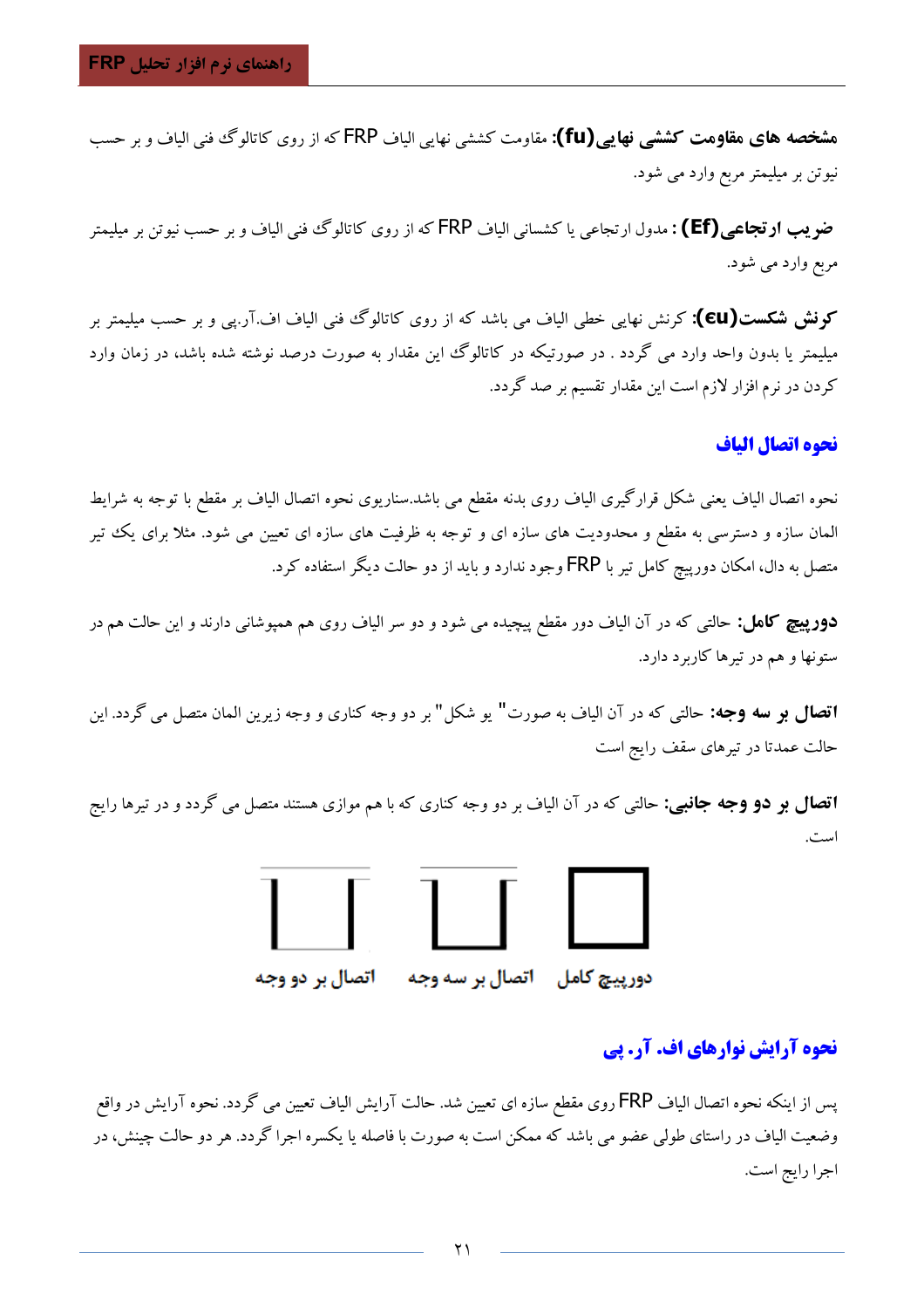1- حالت ممتد

در حالت ممتد لبه نوارهای FRP در کنار هم قرار گرفته و نباید فاصله ای بین آنها ایجاد گردد(لب به لب).

**ارتفاع نوارها :**ارتفاع نوار الياف از زير ضلع مقطع تا محل برش الياف يا به عبارت<sub>ى</sub> طول قائمFRP در روى ارتفاع مقطع است و ممکن است با ارتفاع مقطع المان تفاوت داشته باشد.



**زاویه نوارها :**زاویه نوار اف. آر. پی با محور طولی عضو سازه ای بر حسب درجه ( از صفر تا نود درجه) می باشد. در حالت ممتد مقدار این زاویه نود درجه می باشد.

# 2- حالت يا فاصله

عوض فوارها (bf):عرض نوار در امتداد طولی المان در واحد میلیمتر می باشد

**ارتفاع نوارها(df):** ارتفاع یا طول نوار الیاف از زیر ضلع مقطع تا محل برش الیاف یا به عبارت<sub>ی</sub> طول قائمFRP در روی ارتفاع مقطع است و ممكن است با ارتفاع مقطع المان تفاوت داشته باشد.(مطابق تصوير قبل)

**فاصله نوارها:** فاصله محور تا محور نوارهای اف. آر. پی به میلیمتر

**زاویه نوارها :**زاویه نوار اف. آر. پی با محور طولی عضو سازه ای بر حسب درجه ( از صفر تا نود درجه) می باشد

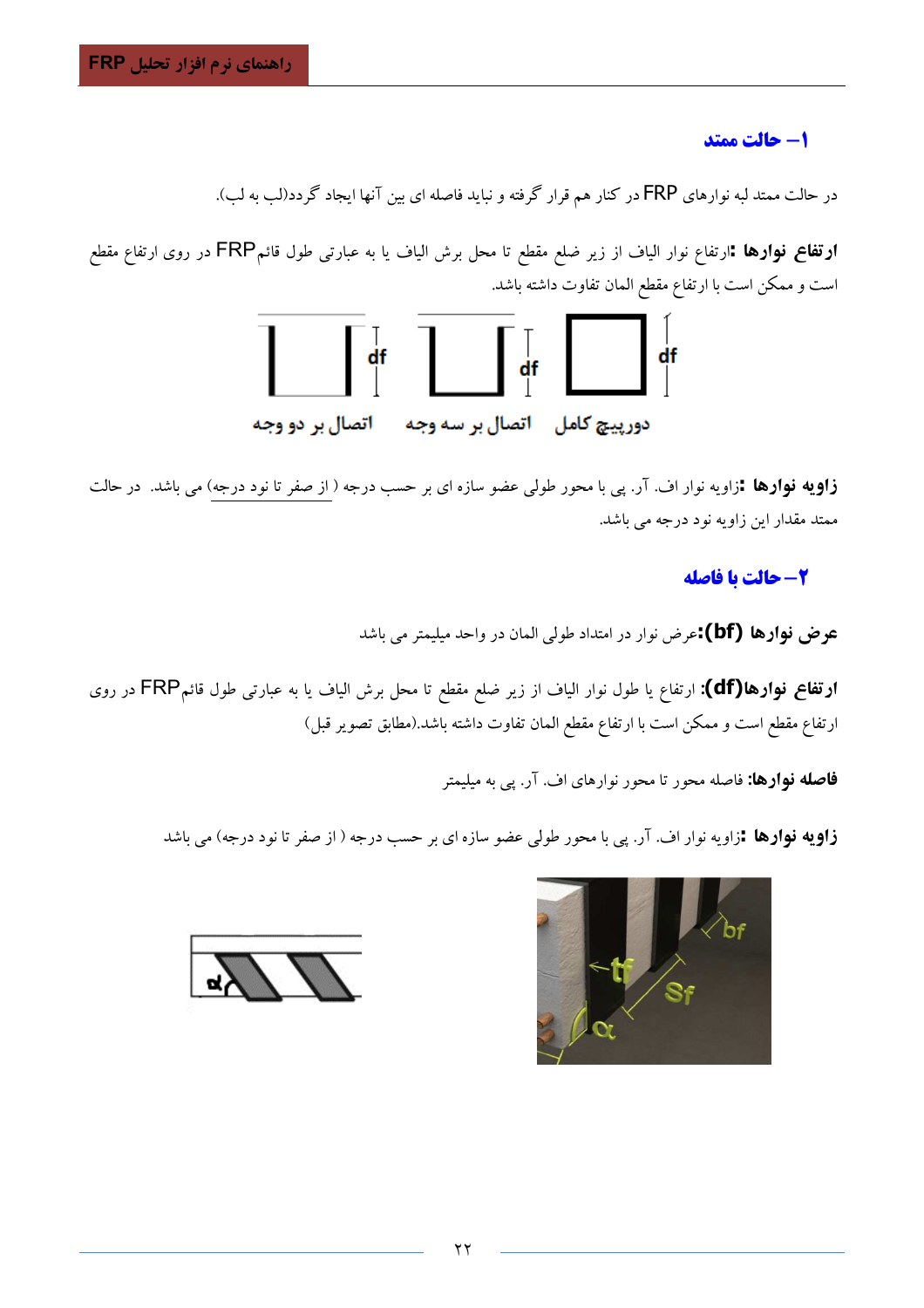# بارهاي وارده

فیووی بوشی(Vu): حداکثر مقدار نیروی برشی وارده به المان سازه ای است که بر اساس ترکیبات بار حالت حدی نهایی ناشی از بارهای مرده، زنده، زلزله و …. محاسبه می گردد و واحد آن کیلونیوتن می باشد.

## نتايج

تعداد لایه FRP مورد نیاز : تعداد لایه FRP جهت مقاوم سازی برشی مقطع که توسط برنامه بدست می آید.

**ظرفیت بوشی مقطع تقویت شده:** ظرفیت نهایی برشی مقطع تقویت شده بر حسب کیلونیوتن می باشد که حاصل جمع ظرفيت برشي بتن، خاموتها و الياف FRP مي باشد.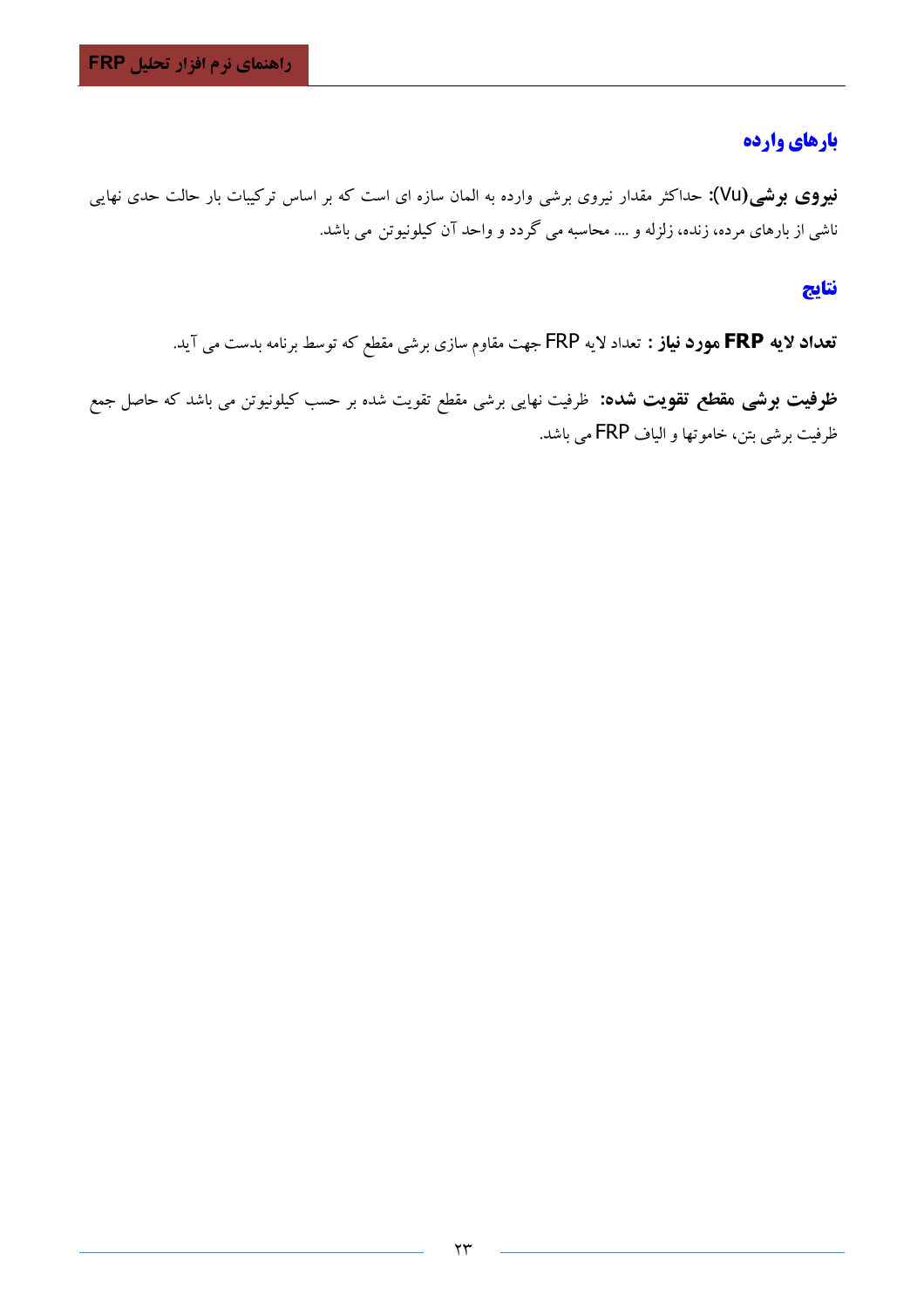# بخش محاسبات تقويت ظرفيت نيروي محوري

برای ورود به این بخش لازم است روی دکمه محاسبات تقویت محوری کلیک کنید. در این بخش نحوه تحلیل و طراحی برای تقویت ظرفیت محوری اعضای بتن مسلح ستونها به وسیله FRP ارائه شده است.



## مشخصات المان

**نام العان :**برچسب یا نام انتخابی جهت شناسایی المان مورد نظر

انتخاب شكل مقطع

1- مقطع دایره ای

قطو دايوه(D): قطر مقطع دايره اي المان بر حسب ميليمتر

**پوشش بتن(C):** برابر فاصله لایه خارجی مقطع تا مرکز آرماتورهای طولی مقطع بر حسب میلیمتر می باشد.

# 2- مقطع مستطيلي

**عوض(b)**: عرض مقطع المان فشاری ستون که بر حسب میلیمتر وارد می شود.

**ارتفاع(h)**: ارتفاع مقطع المان ستون و بر حسب میلیمتر وارد می گردد.

**پوشش بتن(C):** برابر فاصله لایه خارجی مقطع تا مرکز آرماتورهای طولی مقطع بر حسب میلیمتر می باشد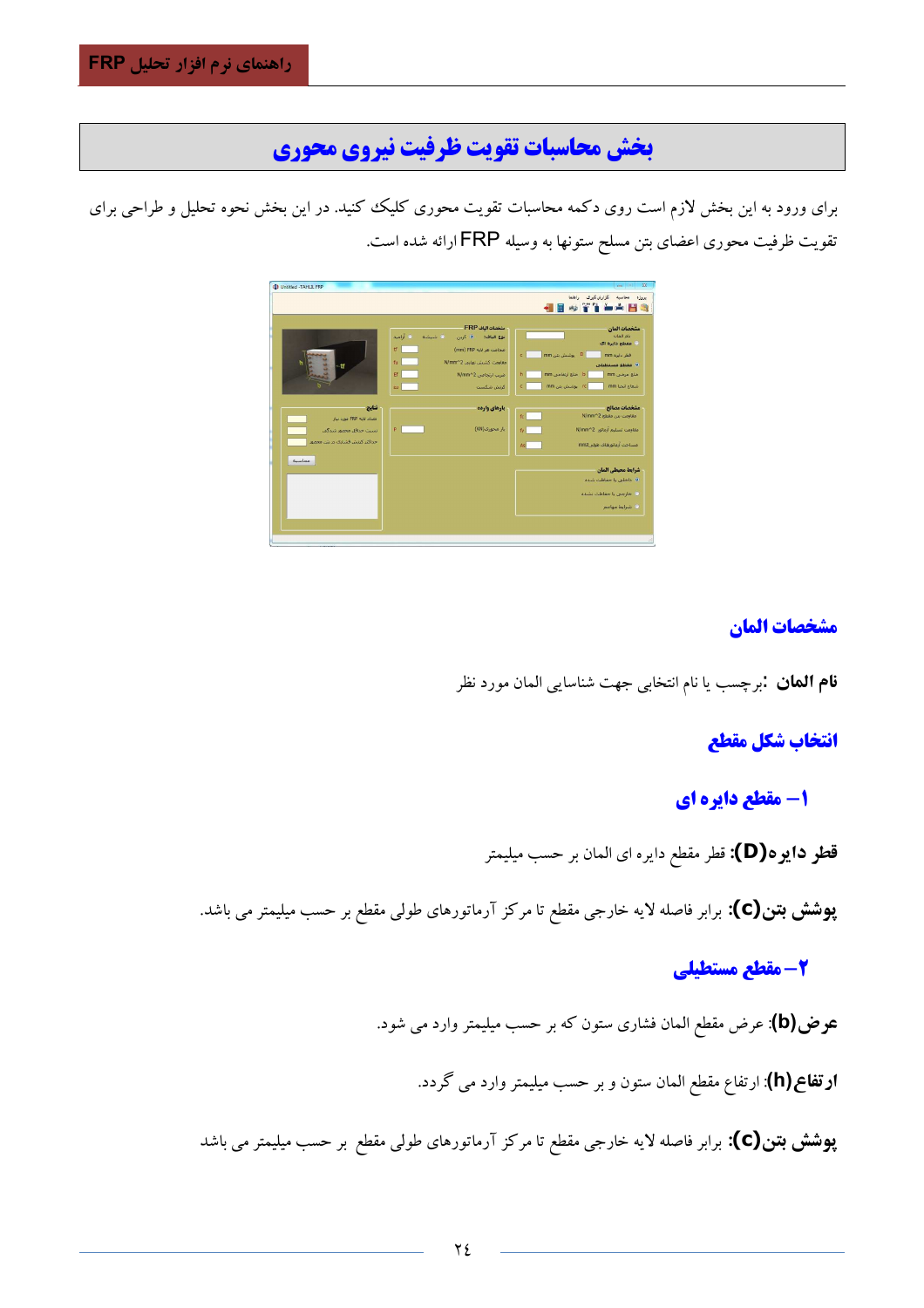**شعاع انحنا(rc):** شعاع دایره پخ زدن گوشه مقطع مستطیلی بر حسب میلیمتر جهت جلوگیری از ایجاد لبه تیز در مقاطع با FRP دورپیچ در ستونها. حداقل این مقدار مطابق آیین نامه های جاری ۳۵ میلیمتر می باشد.

# مشخصات مصالح سازه ای مقطع

ه**قاومت بتن مقطع(fc):** مقاومت استوانه ای وضع موجود ستون بر حسب نیوتن بر میلیمتر مربع یا مگاپاسکال هقاومت تسلیم آرماتور طولی(fy): مقاومت تسلیم آرماتورهای طولی بر حسب نیوتن بر میلیمتر مربع هساحت کل هیلگردهای طولی(As): مساحت کل میلگردهای طولی مقطع بر حسب میلیمتر مربع

# شرايط محيطي المان سازه اي

نشان دهنده وضعيت محيطي المان از لحاظ تهاجم و خورندگي محيط و يخزدگي و ذوب آب موجود در المان و حمله مواد شیمایی خورنده بتن و اف. آر پی می باشد و این ضریب با توجه به انتخاب شرایط محیطی و نوع الیاف FRP مصرفی به صورت اتوماتیک توسط نرم افزار انتخاب می گردد.

| ضريب كاهشي عوامل<br>(CE) محیطی | نوع الياف | شرايط محيطي                             |
|--------------------------------|-----------|-----------------------------------------|
| .90                            | كربن      |                                         |
| $\cdot$ . $\vee \vartriangle$  | شيشه      | محيط داخلى ساختمان يا محيط<br>حفاظت شده |
| .10                            | آراميد    |                                         |
| $\cdot \Lambda \Delta$         | كربن      | محيط خارجي(پل ها،پايه ها،توقفگاه-       |
| ۰.۶۵                           | شيشه      | های باز)و سطح دیوارهای آجری             |
| $\cdot$ . $\vee \vartriangle$  | آراميد    | خارجى                                   |
| $\cdot \Lambda \Delta$         | كربن      | شرايط محيطى مهاجم (سايتهاى              |
| $\cdot \mathbf{A} \cdot$       | شيشه      | شیمیایی و تصفیه آب فاضلاب)و             |
| $\cdot y \cdot$                | آراميد    | ديوارهاي أجرى زيرزمين                   |

#### مشخصات الىاف FRP

**نوع الیاف:** با توجه به قضاوت مهندسی،دسترس بودن الیاف موجود در بازار و… یکی از انواع کربن، شیشه یا آرامید انتخاب می گردد . عمدتاً در مقاوم سازی ساختمانها در ایران الیاف کربن بیشتر در دسترس بوده و عمومیت دارد.

**ضخامت هولایه الیاف(tf):** ضخامت یک لایه از الباف خام می باشد که هنوز فراوری نشده و به رزین آغشته نشده است. این ضخامت از روی برگه مشخصات فنی الیاف اف.آر.پی و بر حسب میلیمتر وارد می گردد .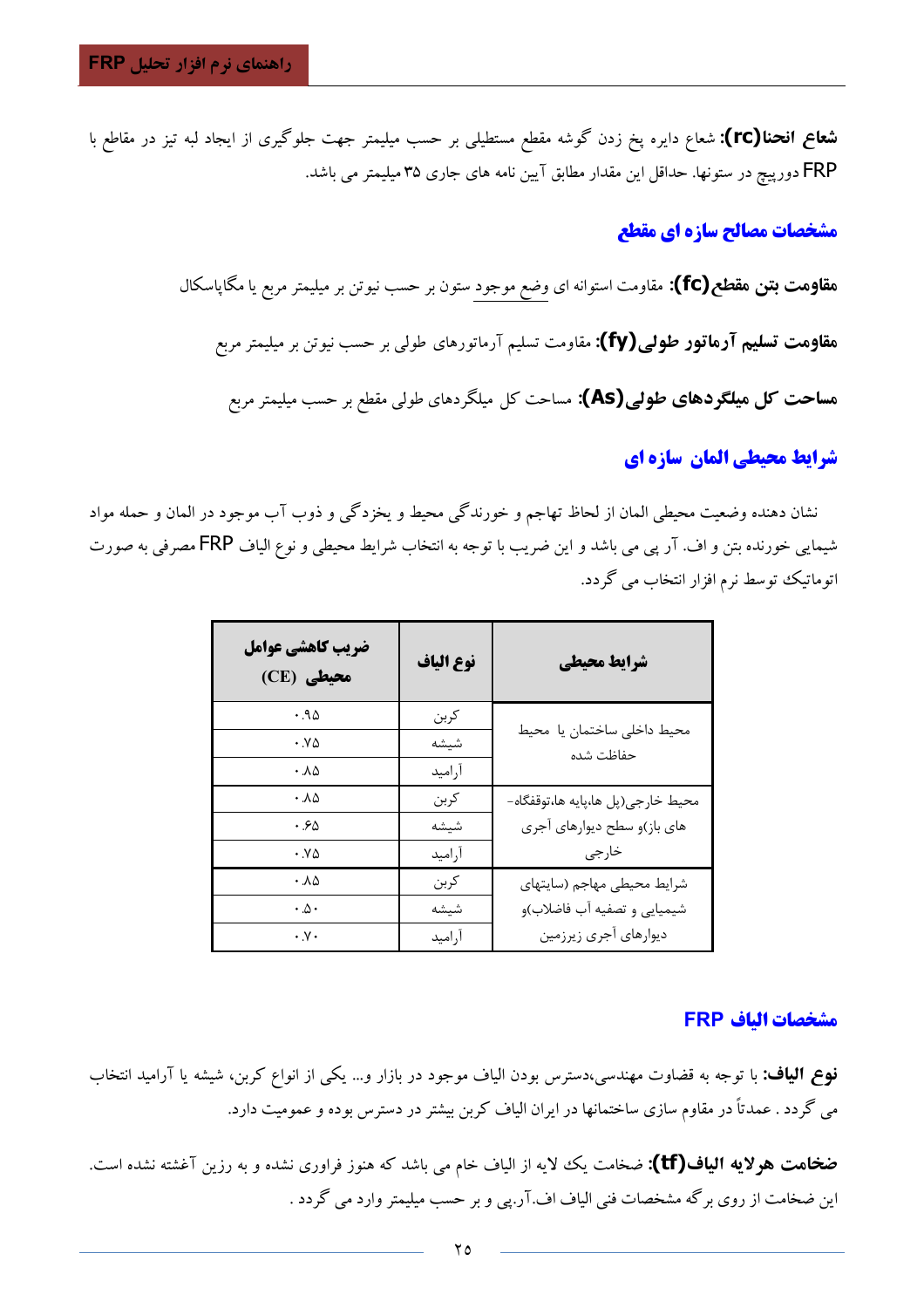ه**شخصه های مقاومت کششی نهایی(fu):** مقاومت کششی نهایی الیاف FRP که از روی کاتالوگ فنی الیاف و بر حسب نیوتن بر میلیمتر مربع وارد می شود.

**ضو یب ارتجاعبی (Ef) :** مدول ارتجاعبی یا کشسانبی الیاف FRP که از روی کاتالوگ فنبی الیاف و بر حسب نیوتن بر میلیمتر مربع وارد مي شود.

کونش شکست(EU): کرنش نهایی خطی الیاف می باشد که از روی کاتالوگ فنی الیاف اف.آر.یبی و بر حسب میلیمتر بر میلیمتر یا بدون واحد وارد می گردد . در صورتیکه در کاتالوگ این مقدار به صورت درصد نوشته شده باشد، در زمان وارد کردن در نرم افزار لازم است این مقدار تقسیم بر صد گردد.

# بارهای وارده

**بار محوری(Pu):** حداکثر مقدار نیروی محوری وارده به ستون است که بر اساس ترکیبات بار حالت حدی نهایی ناشی از بارهای مرده، زنده، زلزله و …. محاسبه می گردد و واحد آن کیلونیوتن می باشد .

#### نتايج

تعداد لایه FRP مورد نیاز : تعداد لایه FRP جهت دورپیچ مقطع که پس از محاسبه توسط برنامه بدست می آید. مقدار بدست آمده ممکن است اعشاری باشد و طراح با توجه به مقدار آن و ظرفیت مقطع می تواند آنرا به یک عدد صحیح به سمت بالا يا پايين گرد کند.

**نسبت حداقل محصورشدگی:** نسبت حداقل فشار محصورشدگی ناشی از دورییچ با FRP می باشد و حداقل آن بر اساس آیین نامه ۰.۰۸ می باشد. در صورتیکه در یک طرح محاسباتی این نسبت کمتر از ۰.۰۸ باشد باید با افزایش تعداد لایه ها این نسبت را افزايش داد.

**حداکثو کونش فشاری در بتن محصور:** حداکثر کرنش فشاری ایجاد شده تحت بارهای وارده در حالتی که مقطع دورپیچ شده باشد. این مقدار باید کمتر از ۰.۰۱ باشد. هر چه تعداد لایه الیاف دورپیچ افزایش یابد این مقدار کرنش نیز افزایش می یابد.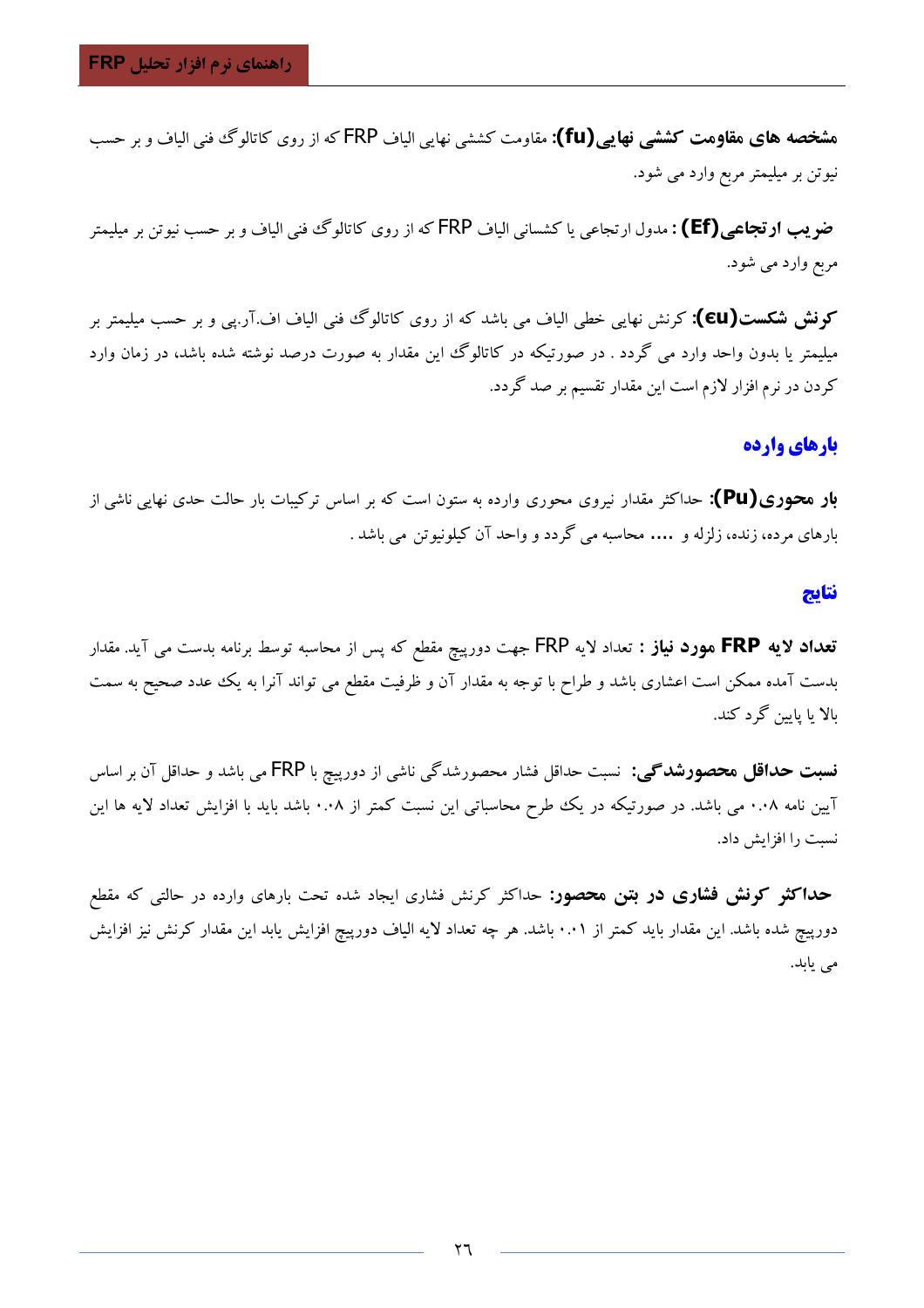# محاسبات تقويت اندركنش نيروي محوري - لنكر خمشي

این بخش جهت محاسبات مقاوم سازی ستونهای دارای بار محوری و لنگر خمشی طراحی شده است. برای ورود به این بخش لازم است روی دکمه محاسبات تقویت اندرکنش نیروی محوری- لنگر خمشی کلیک کنید. در این بخش نحوه تحلیل و طراحی برای تقویت ظرفیت اندرکنش نیروی محوری–لنگر خمشی اعضای بتن مسلح ستونها به وسیله FRP ارائه شده است.



## مشخصات المان

**نام العان :**برچسب یا نام انتخابی جهت شناسایی المان مورد نظر

# انتخاب شكل مقطع

# ۱- مقطع دایره ای

قطو دايو ه(D): قطر مقطع دايره اي المان بر حسب ميليمتر

**پوشش بتن(C):** برابر فاصله لایه خارجی مقطع تا مرکز آرماتورهای طولی مقطع بر حسب میلیمتر می باشد.

تعداد میلگود: تعداد میلگردهای طول<sub>ی</sub> موجود در مقطع دایره ای ستون.

**قطر هیلگود:** قطر میلگردهای طول<sub>ی</sub> موجود در مقطع دایره ای ستون بر حسب میلیمتر.

# 2- مقطع مستطيلي

**عوض(b)**: عرض مقطع المان فشاری ستون که بر حسب میلیمتر وارد می شود.

**ارتفاع(h)**: ارتفاع مقطع المان ستون و بر حسب میلیمتر وارد می گردد.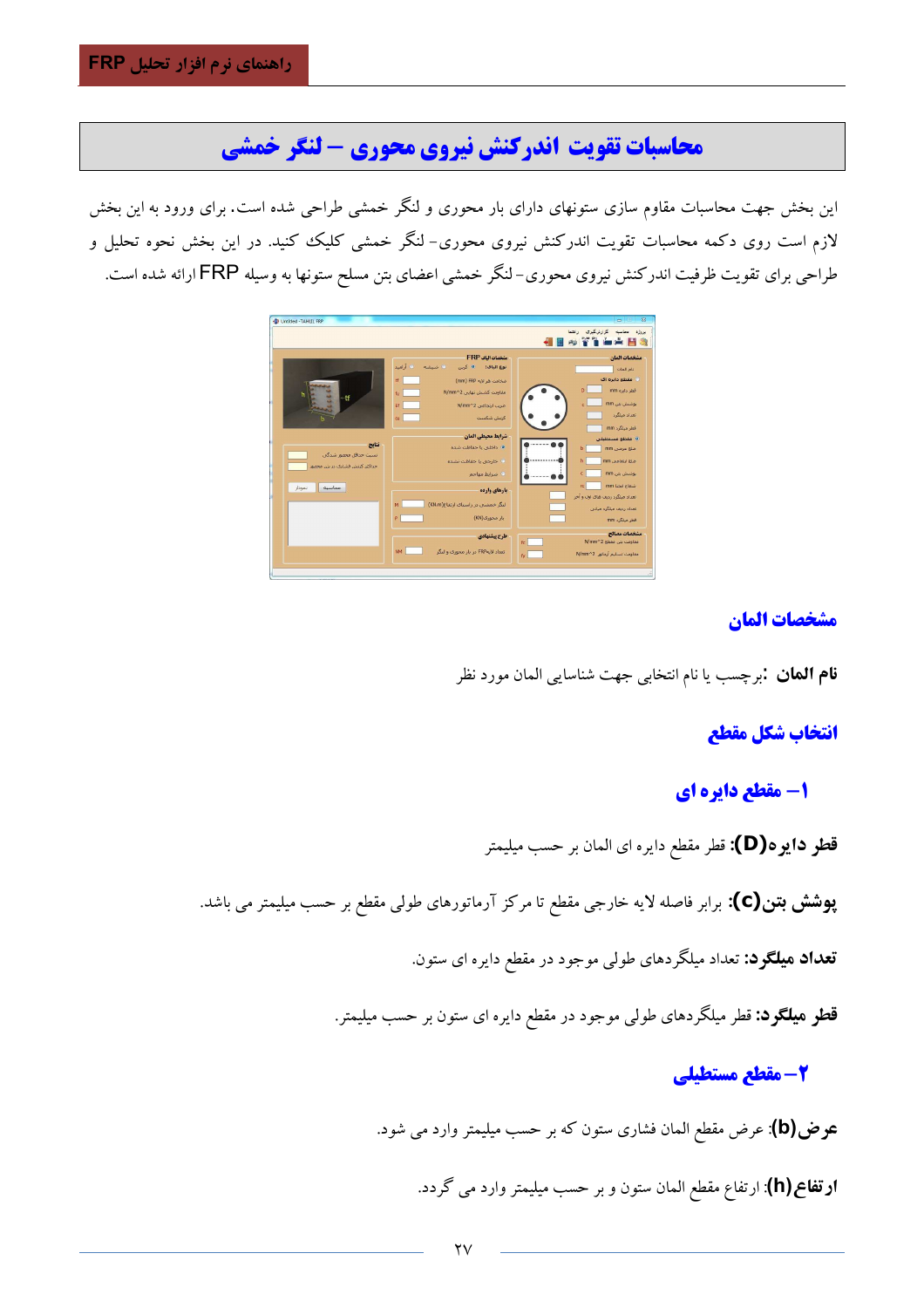در واقع عرض و ارتفاع مقطع بر اساس راستای لنگر تعیین می شود. در یک مقطع، ضلعی که در راستای لنگر وارد بر مقطع قرار دارد ضلع ارتفاعی می باشد. برای یک ستون که دارای خمش دو محوره می باشد، این عرض و ارتفاع برای لنگر هر جهت جایشان عوض می گردد. مثلا ضلعی که برای لنگر حول محور X ارتفاع فرض می گردد، برای لنگر حول محور Y تبدیل به عرض مي گردد.

**پوشش بتن(C):** برابر فاصله لایه خارجی مقطع تا مرکز آرماتورهای طولی مقطع بر حسب میلیمتر می باشد

**شعاع انحنا(rc):** شعاع دایره یخ زدن گوشه مقطع مستطیلی بر حسب میلیمتر جهت جلوگیری از ایجاد لبه تیز در مقاطع با FRP دورپیچ در ستونها. حداقل این مقدار مطابق آیین نامه های جاری ۳۵ میلیمتر می باشد.

تعداد میلگرد ردیفهای اول و آخر: تعداد میلگردهای ردیفهای ابتدا و انتهای مقطع ستون

**تعداد ردیف میلگردهای میانی:** تعداد ردیف میلگردهایی که مابین ردیف ابتدا و انتهای مقطع قرار دارند. **قطو هیلگو د:** قطر میلگردهای موجود در مقطع به میلیمتر.



## مشخصات مصالح سازه اي مقطع

ه**قاومت بتن هقطع(fc):** مقاومت استوانه ای وضع موجود ستون بر حسب نیوتن بر میلیمتر مربع یا مگاپاسکال هقاوِمت تسلیم آرماتور طولی(fy): مقاومت تسلیم آرماتورهای طولی بر حسب نیوتن بر میلیمتر مربع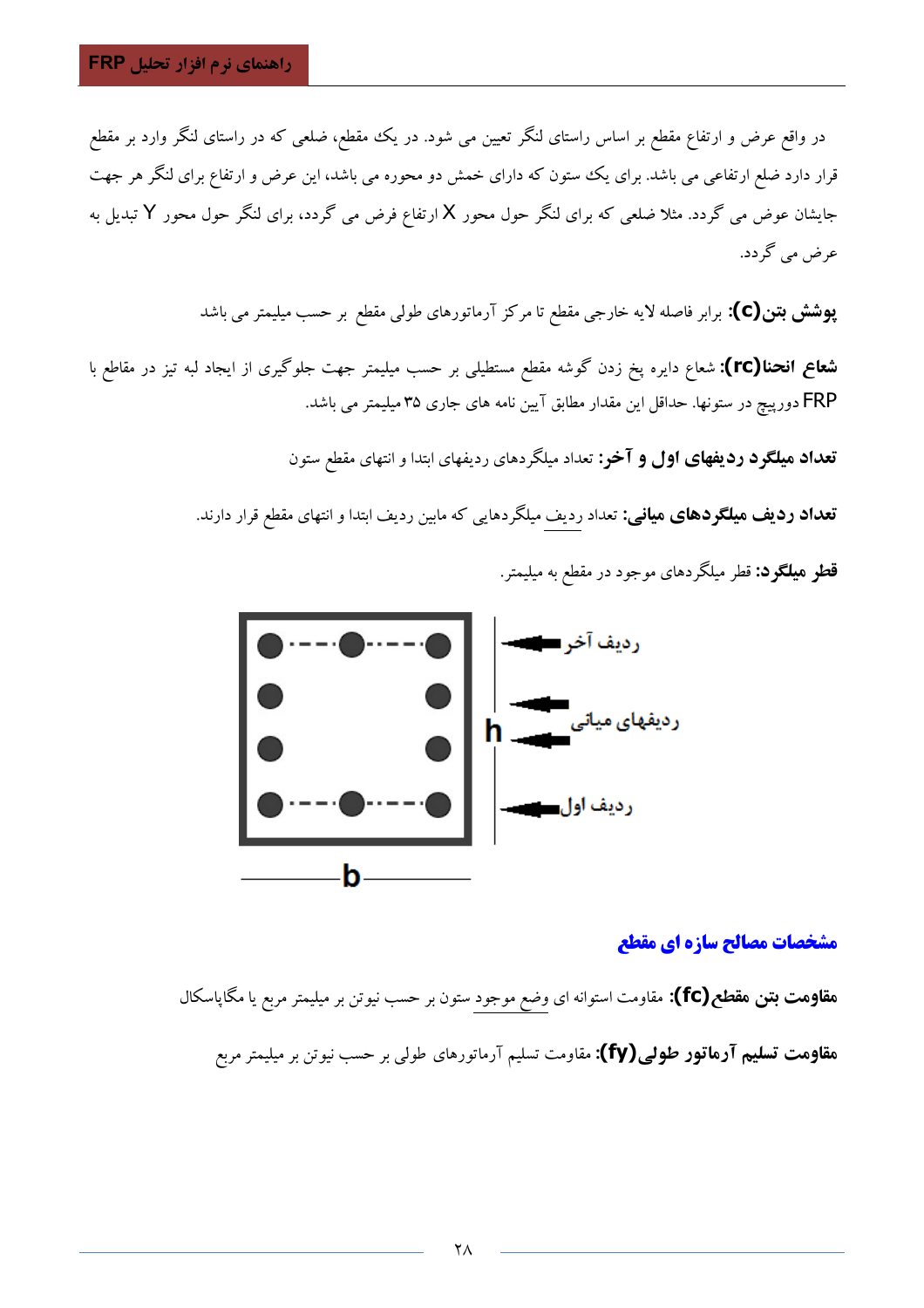#### مشخصات الىاف FRP

**نوع الیاف:** با توجه به قضاوت مهندسی،دسترس بودن الیاف موجود در بازار و… یکی از انواع کربن، شیشه یا آرامید انتخاب می گردد . عمدتاً در مقاوم سازی ساختمانها در ایران الیاف کربن بیشتر در دسترس بوده و عمومیت دارد.

**ضخامت هولایه الیاف(tf):** ضخامت یک لایه از الیاف خام می باشد که هنوز فراوری نشده و به رزین آغشته نشده است. این ضخامت از روی برگه مشخصات فنی الیاف اف.آر.پی و بر حسب میلیمتر وارد می گردد .

**مشخصه های مقاومت کششی نهایی (fu):** مقاومت کششی نهایی الیاف FRP که از روی کاتالوگ فنی الیاف و بر حسب نیوتن بر میلیمتر مربع وارد می شود.

**ضو یب ارتجاعبی (Ef) :** مدول ارتجاعبی یا کشسانبی الیاف FRP که از روی کاتالوگ فنبی الیاف و بر حسب نیوتن بر میلیمتر مربع وارد مي شود.

کونش شکست(EU): کرنش نهایی خطی الیاف می باشد که از روی کاتالوگ فنی الیاف اف.آر.پی و بر حسب میلیمتر بر میلیمتر یا بدون واحد وارد می گردد . در صورتیکه در کاتالوگ این مقدار به صورت درصد نوشته شده باشد، در زمان وارد کردن در نرم افزار لازم است این مقدار تقسیم بر صد گردد.

## شرایط محیطی المان سازه ای

نشان دهنده وضعیت محیطی المان از لحاظ تهاجم و خورندگی محیط و یخزدگی و ذوب آب موجود در المان و حمله مواد شیمایی خورنده بتن و اف. آر پی می باشد و این ضریب با توجه به انتخاب شرایط محیطی و نوع الیاف FRP مصرفی به صورت اتوماتیک توسط نرم افزار انتخاب می گردد.

| ضريب كاهشي عوامل<br>(CE) محیطی | نوع الياف | شرايط محيطي                             |
|--------------------------------|-----------|-----------------------------------------|
| .90                            | كربن      |                                         |
| $\cdot$ . $\vee \vartriangle$  | شيشه      | محيط داخلى ساختمان يا محيط<br>حفاظت شده |
| $\cdot \Lambda \Delta$         | أراميد    |                                         |
| .10                            | كربن      | محيط خارجي(پل ها،پايه ها،توقفگاه-       |
| ۰.۶۵                           | شيشه      | های باز)و سطح دیوارهای آجری             |
| $\cdot$ . $\vee \vartriangle$  | أراميد    | خارجى                                   |
| $\cdot \Lambda \Delta$         | كربن      | شرايط محيطى مهاجم (سايتهاى              |
| $\cdot \Delta \cdot$           | شيشه      | شیمیایی و تصفیه آب فاضلاب)و             |
| $\cdot$ . $\vee$ $\cdot$       | آراميد    | ديوارهاي أجرى زيرزمين                   |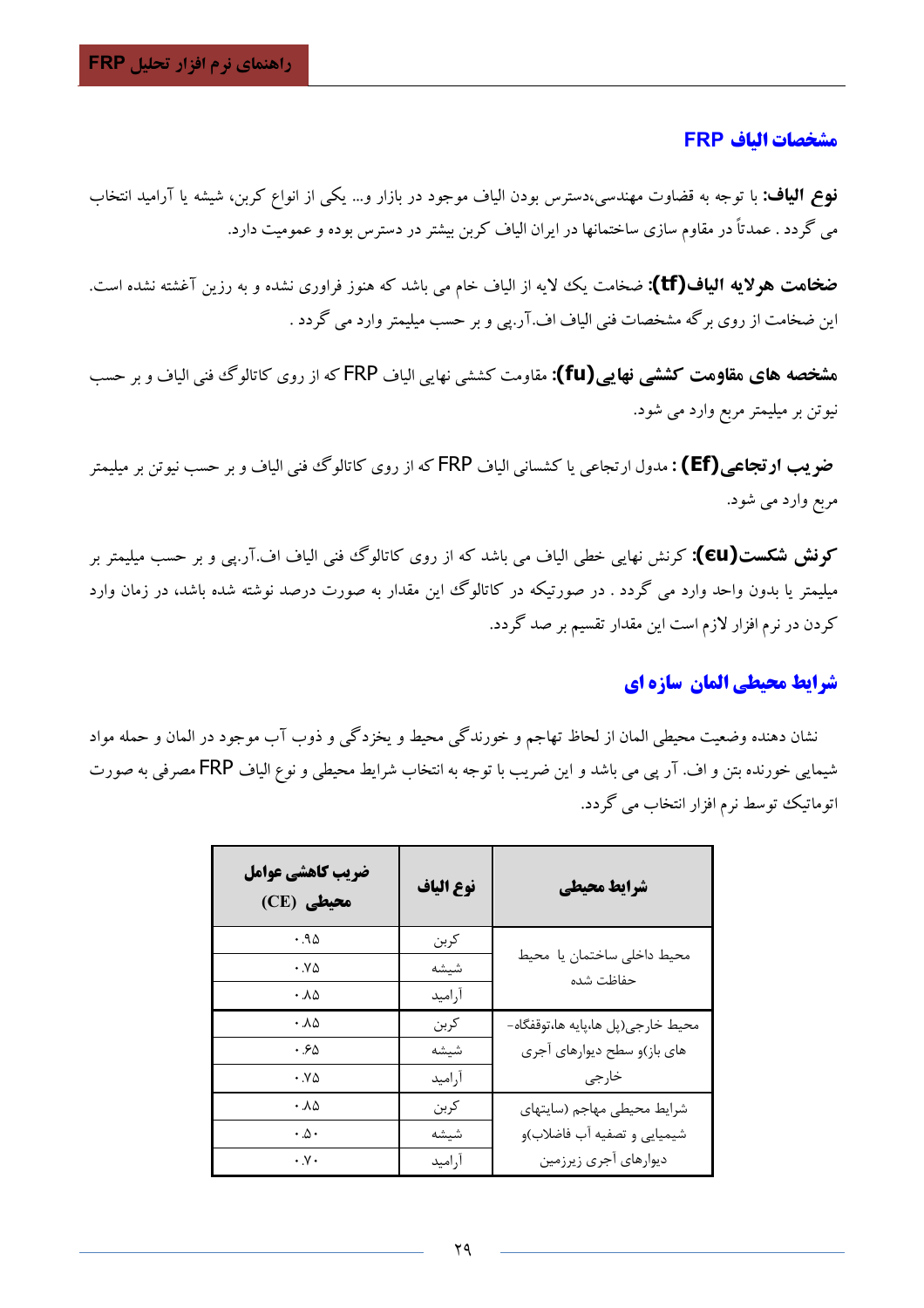# بارهای وارده

**لنگو خمشی (Mu):** مقدار لنگر خمشی وارده به ستون در یک ترکیب بار مشخص است که همزمان با نیروی محوری وارده بر اساس ترکیبات بار حالت حدی نهایی ناشی از بارهای مرده، زنده، زلزله محاسبه می گردد و واحد آن کیلونیوتن متر می باشد. در صورتیکه یک ستون دارای خمش دو محوره باشد، باید به صورت مجزا محاسبات برای لنگر هر دو جهت انجام شود.

**بار محوری(Pu):** مقدار نیروی محوری وارده به ستون در یک ترکیب بار مشخص است که همزمان با لنگر خمشی وارده بر اساس ترکیبات بار حالت حدی نهایی ناشی از بارهای مرده، زنده، زلزله و . محاسبه می گردد و واحد آن کیلونیوتن می باشد.

# طرح ييشنهادي

تعداد لایه (NM):تعداد لایه FRP که جهت دورپیچ مقطع فرض می گردد که با در نظر گرفتن نتایج محاسباتی مقدار آن نهايي مي شود.

#### نتايج

**نسبت حداقل محصورشدگی:** نسبت حداقل فشار محصورشدگی ناشی از دورپیچ با FRP می باشد و حداقل آن بر اساس آیین نامه ۰.۰۸ می باشد. در صورتیکه در یک طرح محاسباتی این نسبت کمتر از ۰.۰۸ باشد باید با افزایش تعداد لایه ها این نسبت را افزایش داد.

**حداکثر کونش فشاری در بتن محصور:** حداکثر کرنش فشاری ایجاد شده تحت بارهای وارده در حالتی که مقطع دورپیچ شده باشد. این مقدار باید کمتر از ۰.۰۱ باشد. هر چه تعداد لایه الیاف دورپیچ افزایش یابد این مقدار کرنش نیز افزایش می یابد.

#### نمودار

اگر پس از وارد نمودن کلیه پارامترهای لازم روی دکمه محاسبه کیلک کنید، محاسبات لازم انجام شده و دکمه نمودار فعال می گردد. با کلیک روی این دکمه نمودار اندرکنش ستون ظاهر می گردد.

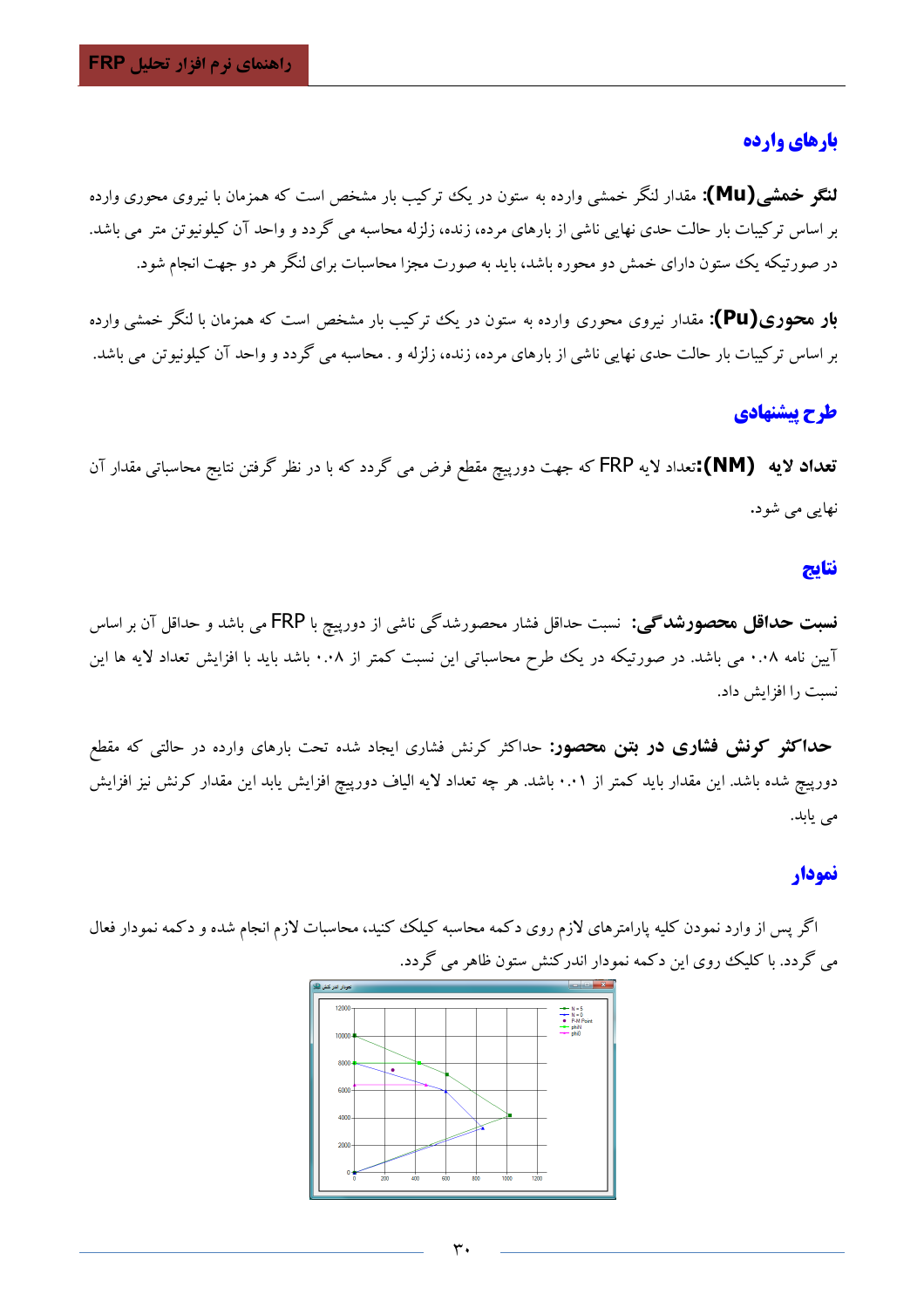در پنجره ظاهر شده دو نمودار نمایش داده می شود، نمودار آبی رنگ نمودار اندرکنش ظرفیت مقطع اولیه ستون(N=0) می باشد و نمودار سبز تیره نیز نمودار اندرکنش ظرفیت مقطع تقویت شده با چند لایه FRP می باشد (NM=N) . همچنین دو نمودار صورتی رنگ وو سبز روشن نیز به ترتیب حد ۸۰ درصد نهایی مقطع اولیه و مقطع تقویت شده می باشد. دایره توپر موجود در صفحه نمودارها نیز نقطه متناظر با نیروی محوری و لنگر خمشی وارد بر مقطع ستون می باشد(P-M). اگر به این مثال توجه کنید دایره تویر خارج از نمودار اندرکنش مقطع اولیه(نمودار آبی رنگ) می باشد یعنی ستون مربوطه برای چنین ترکیب باری ضعیف بوده است. حال که مقطع با لایه های دورییچ FRP تقویت شده است(در این مثال ۵ لایه)، دایره مربوطه زیر نمودار مقطع تقویت شده قرار گرفته است. یعنی مقطع ستون با چنین سناریوی مقاوم سازی ظرفیت لازم را بدست آورده است. توجه داشته باشید که نقطه P-M باید زیر خط ۸۰ درصد مقطع تقویت شده قرار گیرد.

در صورتی که در یک ستون مقدار لنگر خمشی وارده زیاد باشد ممکن است شرایطی ایجاد گردد که با چندین لایه FRP نیز نتوان نموداری فراتر از نقطهP-M ایجاد کرد(حالت خمش حاکم) و یعنی نمی توان ستون را با FRP تقویت نمود و باید از روشهای دیگر مقاوم سازی استفاده نمود.